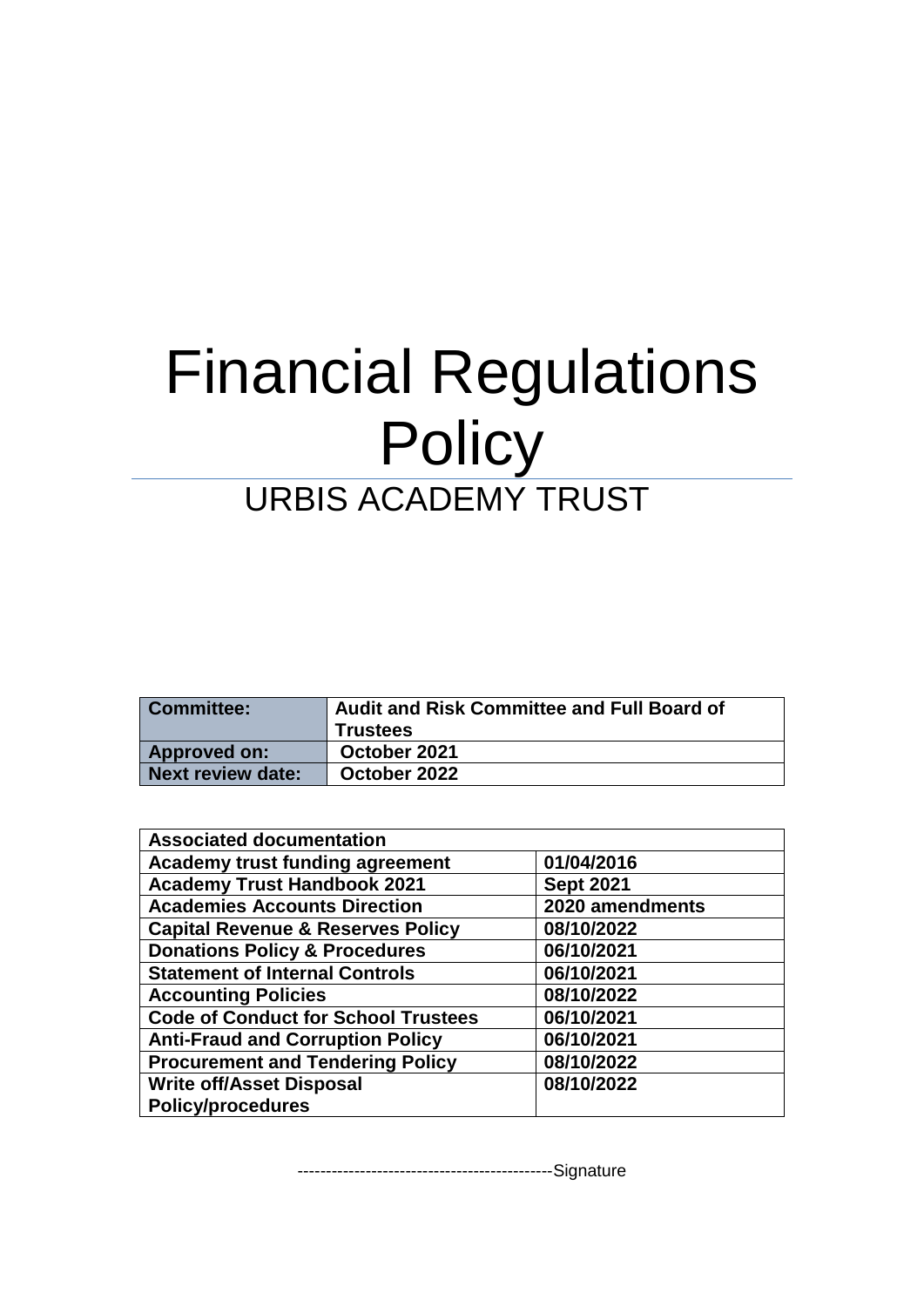This document sets out the regulations for the academy trust

| Monitoring and review (including management accounts)6 |  |
|--------------------------------------------------------|--|
|                                                        |  |
|                                                        |  |
|                                                        |  |
|                                                        |  |
|                                                        |  |
|                                                        |  |
|                                                        |  |
|                                                        |  |
|                                                        |  |
|                                                        |  |
|                                                        |  |
|                                                        |  |
|                                                        |  |
|                                                        |  |
|                                                        |  |
|                                                        |  |
|                                                        |  |
|                                                        |  |
|                                                        |  |
|                                                        |  |
|                                                        |  |
|                                                        |  |
|                                                        |  |
|                                                        |  |
|                                                        |  |
|                                                        |  |
|                                                        |  |
|                                                        |  |
|                                                        |  |
|                                                        |  |
|                                                        |  |
|                                                        |  |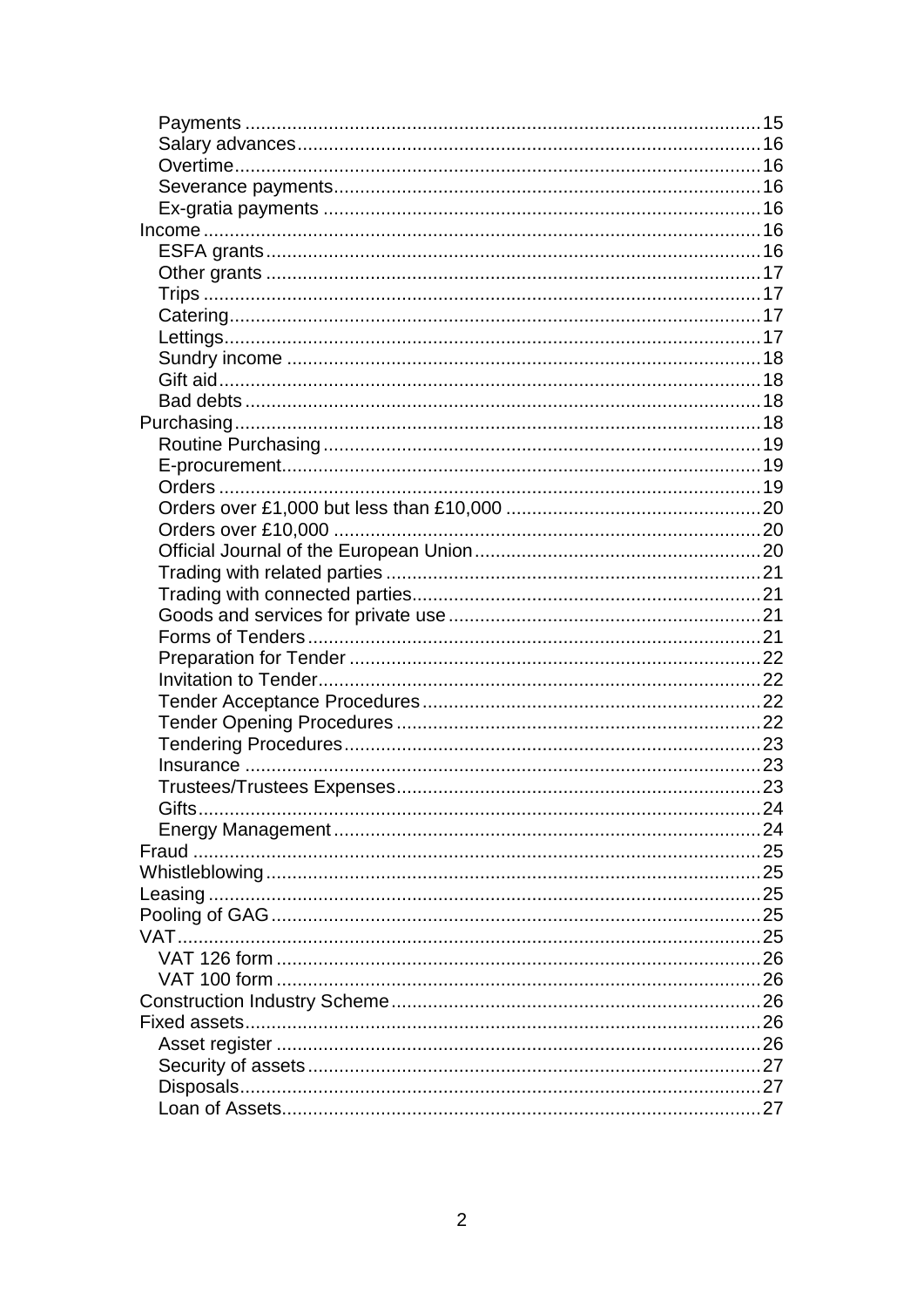# <span id="page-3-0"></span>**Introduction**

This financial regulations manual is provided as a starting point for your academy trust to compile their own procedures. It is important to tailor the document to suit your individual needs and to ensure it accurately reflects the circumstances of your trust.

| Roles of Academy Staff            |                   |
|-----------------------------------|-------------------|
| Accounting Officer/Head Teacher:  | Ms S Parson       |
| School Business Manager/CFO (SBM) | Mrs L Klein       |
| Finance Officer (FO)              | Miss K Day        |
| Specialist Finance Officer (SFO)  | Mrs C Humphreys   |
| Internal Auditor                  | Landau Baker      |
| <b>External Auditor</b>           | <b>Buzzacotts</b> |
| Finance Assistant (FA)            | Ms P Newman       |
| Site Services Officer (SSO)       | Mr A Esmenio      |

- 1. The purpose of this manual is to ensure that the academy maintains and develops systems of financial control, which conform to the requirements both of propriety and of good financial management. It is essential that these systems operate properly to meet the requirements of our funding agreement with the Secretary of State for Education, through the Education Funding Agency (ESFA).
- 2. The academy trust must comply with the principles of financial control outlined in the Academy Trust Handbook. This manual expands on that and provides detailed information on the academy's accounting procedures and system manual should be read by all staff involved with financial systems.
- 3. This manual serves as an adjunct to the scheme of delegation providing information on the day-today operations and practicalities forming from this financial regulation manual.

# <span id="page-3-1"></span>**Financial Planning**

To assist you with preparing budgets and identifying efficiencies the ESFA has published a series of factsheets on gov.uk [\(https://www.gov.uk/government/collections/schools-financial-health-and](https://www.gov.uk/government/collections/schools-financial-health-and-efficiency)[efficiency\)](https://www.gov.uk/government/collections/schools-financial-health-and-efficiency)

4. The academy trust prepares rolling 3 to 5 year budgets.

# <span id="page-3-2"></span>**The budget cycle**

5. The budget cycle is as follows: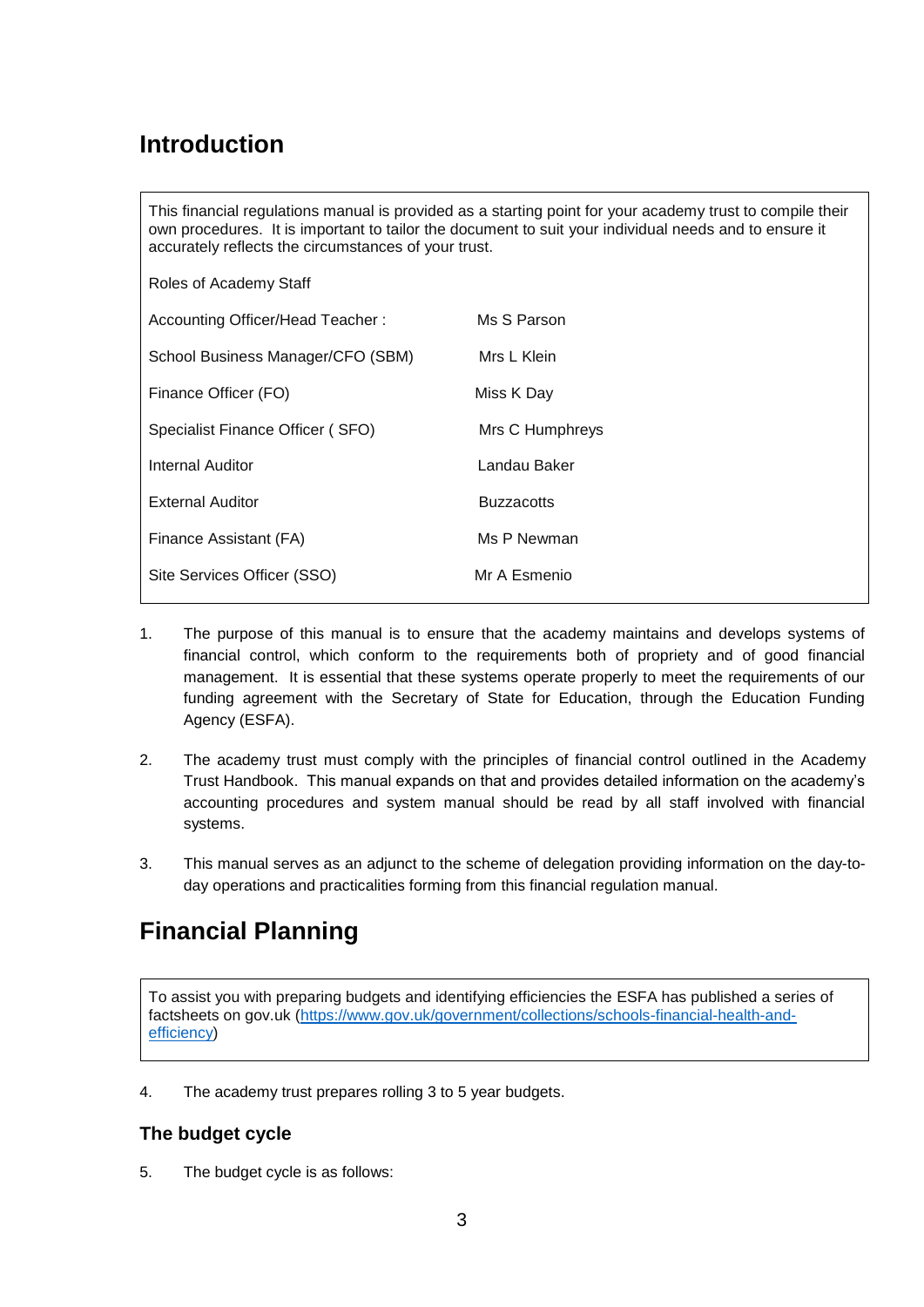- Autumn term (Sept Dec)
	- o Implementation of current budget plan
	- o Monitoring expenditure (continuous-monthly)
	- o Reconciliation and closure of previous financial year
- Spring term (Jan Mar)
	- o Monitoring and Reviewing of year's budget
	- o Revised Budget where appropriate
	- o Pre-planning new financial year
- Summer term (Apr Aug)
	- o Planning for forthcoming year
	- o Preparation and submission of financial budget plan
	- o Review of current year's budget

All requirements of the ESFA, in particular relating to carry forward of unspent funds, will be taken into account in preparing and submitting the budget. Monthly management accounts will be checked and signed by the Accounting Officer and Chair of the Trust monthly. Also, ensuring that all Trustees see the financial reports **SIX times a year.**

### <span id="page-4-0"></span>**Budget**

- 6. The **School Business Manager** is responsible for preparing and obtaining approval for the annual budget. The budget must be approved by the **Head Teacher**, **Audit and Risk Committee, Full Board of Trustees** and submitted to the ESFA
- 7. The annual budget will reflect the best estimate of the resources available to the academy for the forthcoming year and will detail how those resources are to be utilised. There should be a clear link between the development plan objectives and the budgeted utilisation of resources.
- 8. The budgetary planning process will incorporate the following elements:
	- forecasts of the likely number of pupils to estimate the amount of General Annual Grant
	- latest estimate of other ESFA funding e.g. pupil premium.
	- review of other income sources available to the academy to assess likely level of receipts
	- review of past performance against budgets to promote an understanding of the academy cost
	- identification of potential efficiency savings
	- review of the main expenditure headings in light of the development plan objectives and the expected variations in cost e.g. pay increases, inflation and other anticipated changes
	- all carry forward balances
	- any unspent grants from the previous financial year
	- any funds held in Trust
- 9. Comparison of estimated income and expenditure will identify any potential surplus or shortfall in funding. If shortfalls are identified, opportunities to increase income should be explored and expenditure headings will need to be reviewed for areas where cuts can be made. This may entail prioritising tasks and deferring projects until more funding is available. Plans and budgets will need to be revised until income and expenditure are in balance. If a potential surplus is identified, this may be held back as a contingency or alternatively allocated to areas of need in accordance with the Development Plan.
- 10. If there is a significant (over 10%) departure from the anticipated budget this will be escalated to the **Audit/Risk Committee** as part of the monthly management accounts procedure.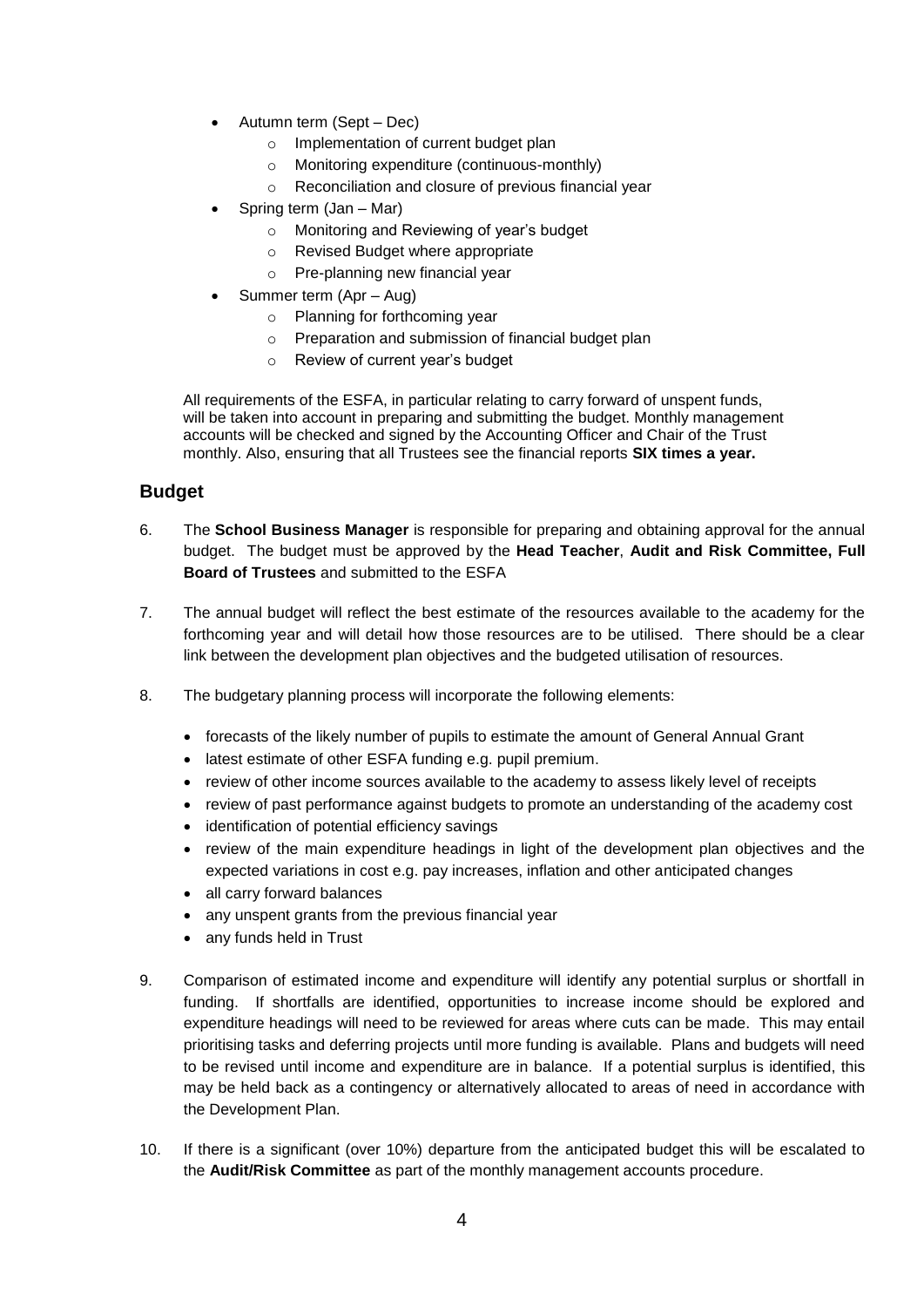11. The approved budget is then entered onto the finance system at the start of the new financial year.

# <span id="page-5-0"></span>**Other Government Funding**

- 12. In addition to GAG funding from ESFA the trust may be awarded specific funding for other projects e.g. Condition Improvement Funds, Character Bid funding, Additional Special Educational Needs funding etc. This funding may be from the Department of Education or Local Authority. All government funding will be spent in accordance with the terms and conditions imposed, accurately recorded as government income (restricted) and audited externally annually.
- 13. The **School Business Manager** is responsible for recording income and expenditure for each grant, providing reconciliation within the monthly management accounts.

### <span id="page-5-1"></span>**Other Grants and specific funding**

- 14. In addition to the GAG funding from the ESFA the academy/MAT and other government funding, the academy/MAT may be awarded additional grants from time to time relating to specific projects e.g. Sport England Funding, Football Foundation Funding, Charitable Grants etc. All applications for additional external funding must be approved and supported by the Board of Trustees/Trustees. All external funding and grants will be spent in accordance with the terms and conditions imposed, accurately recorded as income specific to a certain project and audited externally annually.
- 15. The **SBM** is responsible for recording income and expenditure for each grant, providing a reconciliation within the monthly management accounts.

# **Funds held in Trust**

16. Where funds are held in trust the **SBM** is responsible for ensuring accurate recording of the income and expenditure, as well as ensuring the funds are recognised separately as set out in the memorandum and articles.

### <span id="page-5-2"></span>**Virements**

- 17. Substantial virements shall be approved and minuted by the **Audit and Audit/Risk Committee** and should be within the agreed criteria and financial limits.
- 18. The **Accounting Officer** is given delegated power to vire from one budget to another and shall seek approval from the **Audit/Risk Committee** and retrospectively where the amount exceeds £5,000.
- 19. All virements exceeding £5,000 or 2% of the budget shall require prior approval from the **Audit/Risk Committee** and.

### <span id="page-5-3"></span>**Revised Budget**

20. Monitoring and analysis of the agreed budget should be carried out on a monthly basis by the Accounting Officer and **SBM** and reports forwarded to the Board of Trustees/Trustees. Where significant variations to the agreed budget are identified or where a number of substantial virements have been approved by the Audit/Risk Committee and or where significant staff changes have occurred in-year, then a Revised Budget should be prepared and approved by the Board of Trustees. This Revised Budget should then form the basis of analysis of all income and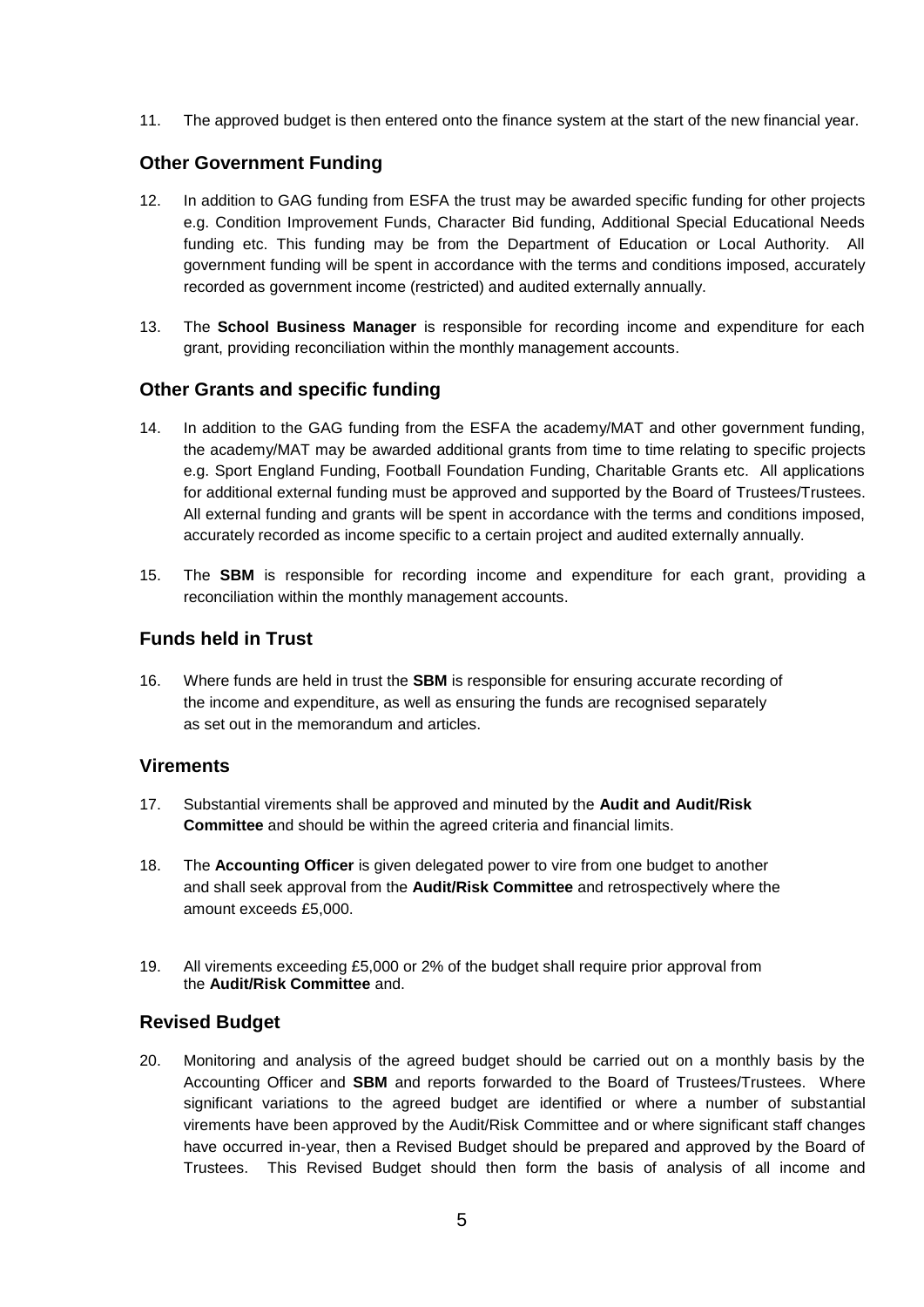expenditure until the financial year end.

# <span id="page-6-0"></span>**Budget Forecast Return**

As part of the funding agreement with ESFA academy trust's must submit their Budget Forecast Returns [\(https://www.gov.uk/government/publications/academies-budget-forecast-form\)](https://www.gov.uk/government/publications/academies-budget-forecast-form)

21. The approved budget must be submitted to ESFA by 31 July each year by **SBM**. The **SBM** is responsible for establishing a timetable, which allows sufficient time for the approval process and ensures that the submission date is met.

### <span id="page-6-1"></span>**Monitoring and review (including management accounts)**

- 22. Monthly reports are prepared by **the specialist Finance officer**. The reports include:
	- actual income and expenditure against budget (shown as month to date and cumulatively)
	- balance sheet
	- cash flow forecast
	- one page summary highlight and explaining variances of at least 5% or £10,000 (whichever is smaller)
- 23. Any potential overspend against the budget must in the first instance be discussed with **The Accounting Officer**
- 24. The monthly reports are sent to the accounting officer, **Audit/Risk Committee** and the chair of Trustees.

# <span id="page-6-2"></span>**Independent checking procedures**

Details of the requirements for delivering assurance are found in the financial handbook ( <https://www.gov.uk/government/publications/academies-financial-handbook-2015>). In this section you should explain which arrangements you have in place from:

- An internal audit service (Landau Baker)
- Supplementary programme from the external auditors(Buzzacotts)
- Appointment of non-employed trustee
- Peer review

# <span id="page-6-3"></span>**Review of regularity**

The Head Teacher must ensure the appropriate measures are in place for reviewing regularity. We have provided a regularity checklist on our good practice library [\(http://www.nasbm.co.uk/ESFAlibrary.aspx\)](http://www.nasbm.co.uk/EFAlibrary.aspx) and you may want to enforce completion as shown below.

The Academies Accounts Direction S9.2 [\(https://www.gov.uk/guidance/academies-accounts-direction\)](https://www.gov.uk/guidance/academies-accounts-direction) explains the requirement and potential tests.

25. The Head Teacher (in their role as Accounting Officer) reviews the following documents termly to ensure the academy trust is working within the boundaries of regularity and propriety: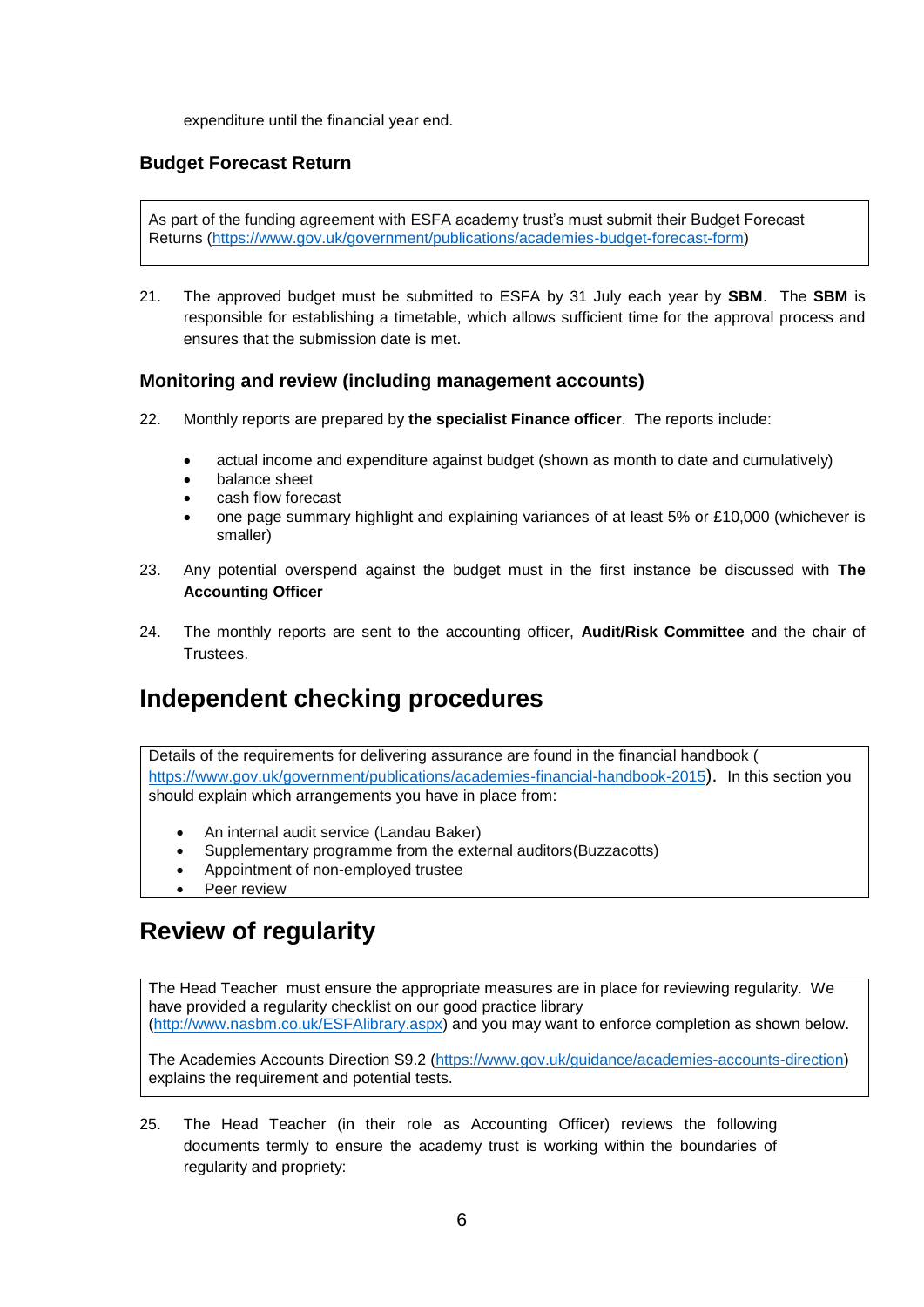- reviews management accounts
- reviews compliance against the scheme of delegation
- reviews transactions for evidence of connected party transactions
- value for money practice
- 26. The Accounting Officer has delegated the following responsibilities to **School Business Manager.**
	- adherence to tendering policies
	- review of transactions confirming in line with delegated authorities as set out by the Academy Trust Handbook
	- review of trustees/Trustees' minutes
- 27. A checklist is completed for each review undertaken.

# <span id="page-7-0"></span>**Annual accounts**

The Academies Accounts direction [\(https://www.gov.uk/guidance/academies-accounts-direction\)](https://www.gov.uk/guidance/academies-accounts-direction) explains the requirement in further detail.

- 28. The academy trust must prepare annual audited financial statements for the accounting period to 31 August.
- 29. The accounts are outsourced to our auditors for preparation **Buzzacotts**.
- 30. The accounts are then submitted as follows:
	- by 31 December to ESFA
	- by 31 January published on our own website
	- by 31 May to Companies House

### <span id="page-7-1"></span>**Value for money statement**

Value for money must be reviewed annually and examples must be focussed on how educational outcomes have been improved. The accounts direction s4.2.5 [\(https://www.gov.uk/guidance/academies-accounts-direction\)](https://www.gov.uk/guidance/academies-accounts-direction) explains the requirement in further detail.

- 31. As part of the annual accounts the trust must include evidence of VfM
- 32. The **School Business Manager** is responsible for collating the examples which are then confirmed by the Audit and Risk committee.

# <span id="page-7-2"></span>**Audit arrangements**

- 33. External auditors must be appointed in accordance with the Academy Trust Handbook.
- 34. The School Business Manager is responsible for managing the audit process, by liaising with the auditors, arranging the timetable for accounts and audit completion and ensuring deadlines are met.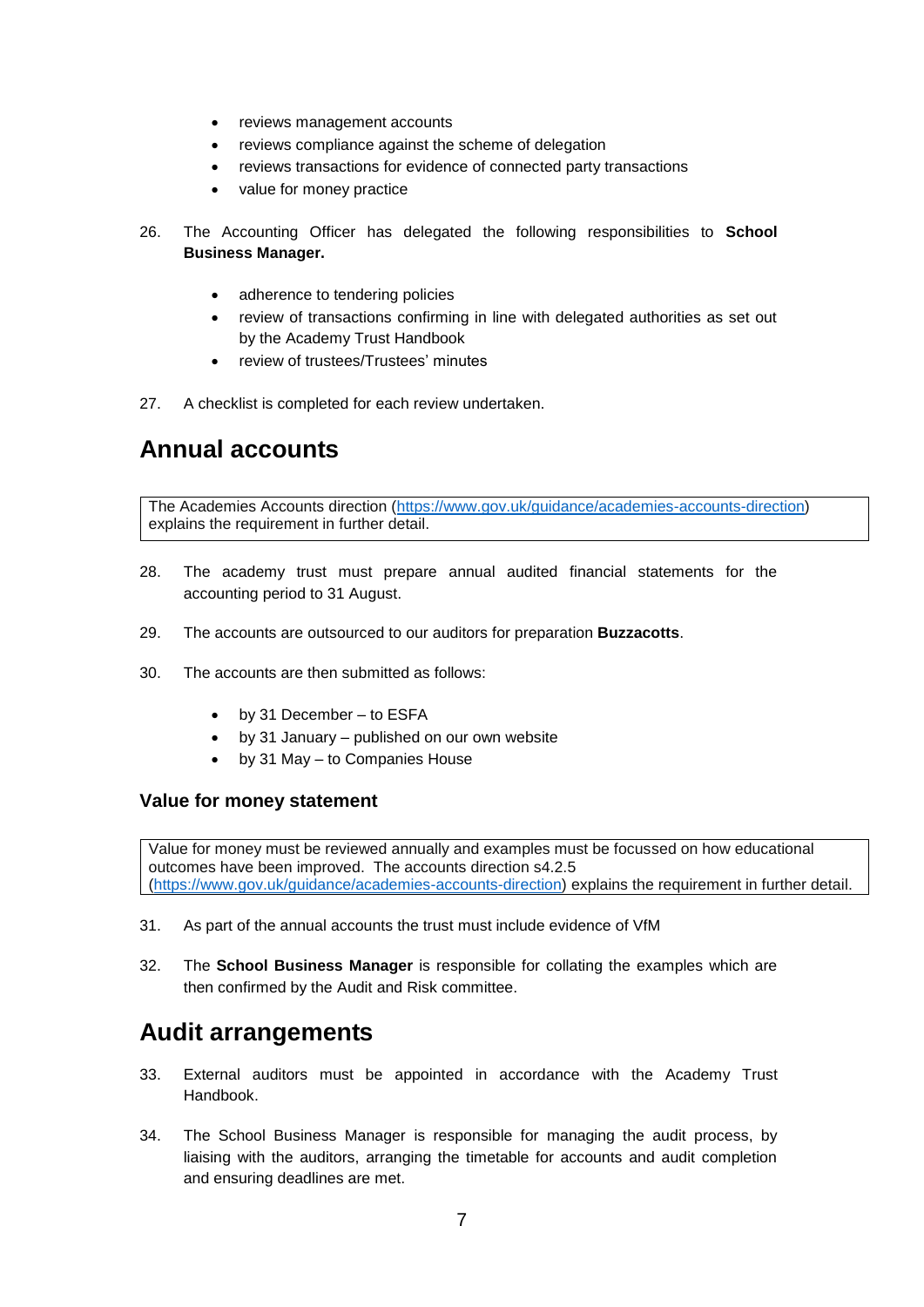# <span id="page-8-0"></span>**Work undertaken during accounting period**

- 35. The School Business Manager is responsible for the following tasks to be undertaken during the year to facilitate a smooth audit process:
	- reviewing the structure of the trial balance
	- maintaining a fixed asset register
	- monthly depreciation charges
	- maintaining income and expenditure records (including filing of invoices)
	- reviewing aged debtors for any provisions required
	- maintaining a record of Trustees/trustees interests, related and connected party transactions
	- control account reconciliations (bank, wages, debtors, creditors)
	- maintaining a record of meeting attendance
	- Monitoring & reporting to the Accounting Officer and Board of Trustees/trustees

### <span id="page-8-1"></span>**Work undertaken for the year end**

- 36. The **SBM** is responsible for the following tasks to be undertaken at the end of the year to facilitate a smooth audit process:
	- stock take and including of year end stock value
	- prepayments for IT licenses
	- prepayments or accruals for grant income
	- control account reconciliations (bank, wages, debtors, creditors)
	- close down of the purchase ledgers
	- close down of the Sales ledgers and aged debtors
	- pension valuations
	- Pension Audit

# <span id="page-8-2"></span>**Accounts Return**

As part of the funding agreement with ESFA academy trust's must submit their Accounts Returns [\(https://www.gov.uk/government/publications/academies-august-accounts-return-template-and-guide\)](https://www.gov.uk/government/publications/academies-august-accounts-return-template-and-guide)

- 37. The academy trust must prepare an annual accounts return for the accounting period to 31 August, which is submitted to the ESFA by 31 January.
- 38. The accounts return is outsourced to our auditors for preparation.

# <span id="page-8-3"></span>**Document retention**

- 39. Documents are retained for the following amount of time:
	- Finance records current year plus preceding 6 years
	- Supply cover insurance current year plus preceding 6 years
	- Payroll and travel records current year plus preceding 6 years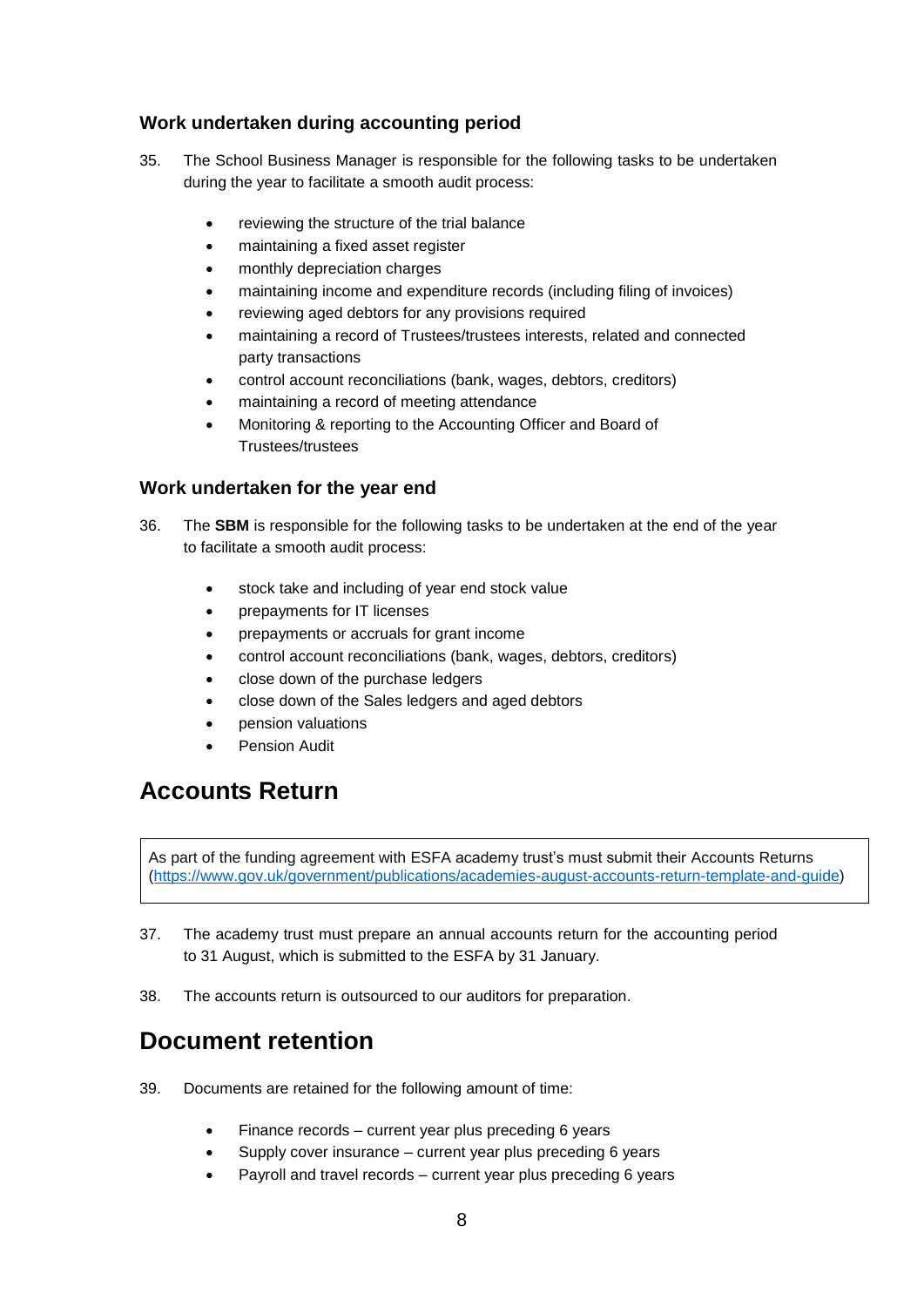- Personnel records 5 years after an employee has left
- All student files until the student reaches the age of 21

# <span id="page-9-0"></span>**Accounting system**

40. All the financial transactions of the academy trust must be recorded into **PS Financials**, the computerised financial information accounting system. This system is operated by the Finance Department and consists of:



### <span id="page-9-1"></span>**System Access**

- 41. Access to the system is password restricted to SBM, schools finance officer and schools finance adviser, who others have been authorised by the Accounting Officer e.g. external accounting providers.
- 42. When passwords are changed the new password should be placed in a sealed envelope and passed to **FO** to keep in the safe. The SBM is responsible for implementing a system which ensures that passwords are changed regularly

### <span id="page-9-2"></span>**Back-up Procedures**

You may wish to update this section is you use cloud based back-ups which are held off site. There will need to be reference to appropriate authorisation and adherence to data protection.

- 43. The **FO** is responsible for ensuring that there are effective back up procedures for the system. Data is backed up on a suitable medium or server and the copies stored in a secure place (in a fireproof container). Back-up copies are taken on at least a daily basis.
- 44. A hard copy of the nominal ledger and audit trail are printed each month and stored separately from the accounting system in a fireproof container.
- 45. The disaster recovery plan explains what to do in the event of loss of accounting facilities or financial data. Copies are held in the SBM's home, Head Teacher's home and Site services Officer.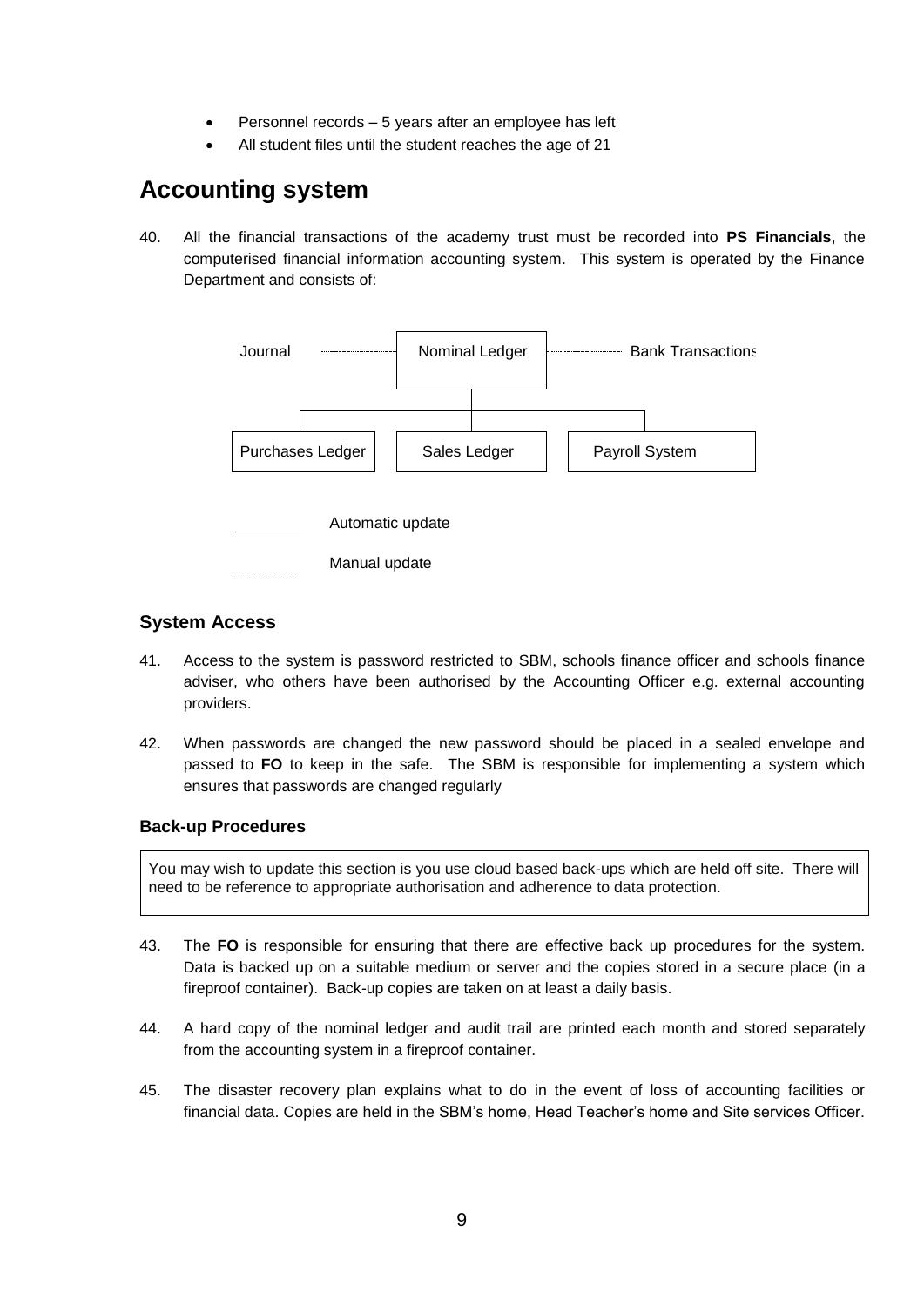# <span id="page-10-0"></span>**Transaction processing**

- 46. All transactions input to the accounting system must be authorised in accordance with the procedures specified in this manual.
- 47. All journal entries are documented on the journal form, recorded in the journal book and authorised by **the Head Teacher**, prior to being input to the accounting system.
- 48. Bank transactions are input by **FO** and reviewed by **SBM**.

### <span id="page-10-1"></span>**Transaction reports**

- 49. The **Finance Specialist** reviews the following system reports to ensure that only regular transactions are posted to the accounting system:
	- the weekly audit trail reports;
	- masterfile amendment reports for the payroll, purchase ledger and sales ledger;
	- management accounts summarising expenditure and income against budget at budget holder level

### <span id="page-10-2"></span>**Reconciliations**

- 50. The **FO, Finance Specialist and SBM** is responsible for ensuring the following reconciliations are performed each month, and that any reconciling or balancing amounts are cleared:
	- sales ledger control account
	- purchase ledger control account
	- payroll control account
	- VAT control account
	- all suspense accounts
	- bank balance per the nominal ledger to the bank statement
- 51. The Accounting Officer (Head Teacher) signs all reconciliations as evidence of review.
- 52. Any unusual or long outstanding reconciling items are brought to the attention of **Finance Specialist** and dealt with according to the bad debt limits in this manual.

# <span id="page-10-3"></span>**Cash Management**

### <span id="page-10-4"></span>**Bank Accounts**

- 53. The following procedures must be followed when opening a bank account and operating it:
	- the trust is responsible for selecting the banking institution and negotiating the terms and conditions
	- the governing body must authorise the opening of all bank accounts
	- the academy/MAT will ensure that in the event of changes to key personnel or Trustees/trustees, signatories will be changed immediately and the bank notified. Any on-line access to banking will also be removed
	- terms of arrangements, including cheque signatories or BACS authorisations and the operation of the accounts must be formally recorded and agreement minuted
	- the trust must inform the bank, in writing, that their accounts must not become overdrawn
	- the trust must ensure there are sufficient funds to cover large payments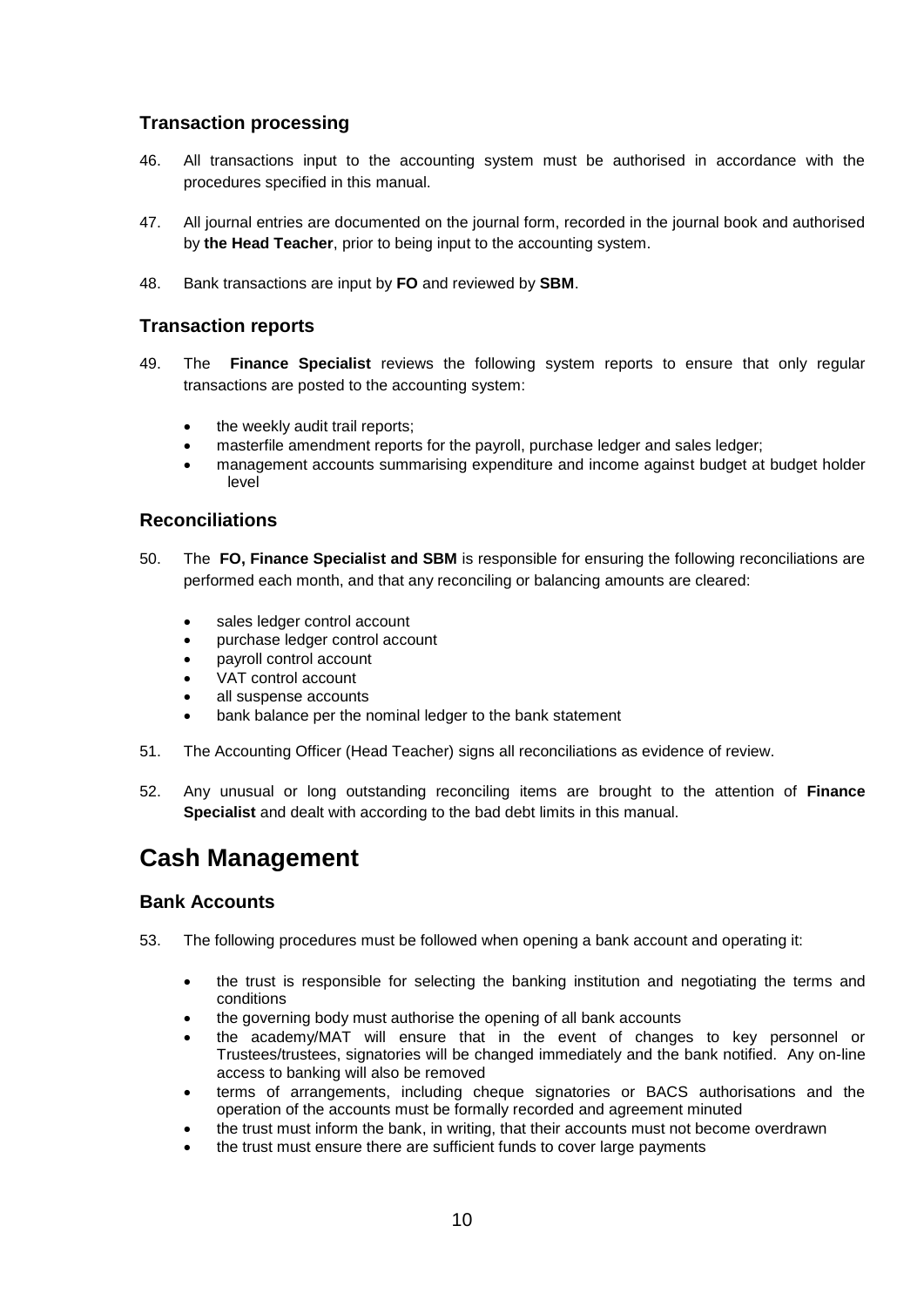# <span id="page-11-0"></span>**Deposits**

- 54. A deposit must be entered on a copy paying-in slip or listed in a supporting book with the following details:
	- the amount of the deposit
	- a reference (for example the number of the receipt or the name of the debtor)
- 55. The **FO** is responsible for updating the accounting system (within 2 working days) for deposits placed.

#### <span id="page-11-1"></span>**Payments and withdrawals**

- 56. All cheques and other instruments authorising withdrawal from academy bank accounts must bear the signatures of two of the following authorised signatories:
	- Ms B Komorowska (Interim Headteacher)
	- Mrs L Klein (School Business Manager)
	- Mr Walter Harding (Chairman of Trustees)
	- Miss S Kennedy (senior Teacher)
- 57. This provision applies to all accounts, public or private, operated by or on behalf of the trustees body of the academy including funds held in trust. Authorised signatories must not sign a cheque relating to goods or services for which they have also authorised the expenditure.
- 58. The **FO** is responsible for updating the accounting system (within 2 working days) for deposits placed.

### <span id="page-11-2"></span>**Administration**

- 59. The **Finance Specialist** ensures bank statements are received regularly and that reconciliations are performed at least on a monthly basis. Reconciliation procedures must ensure that:
	- all bank accounts are reconciled to the academy's cash book
	- reconciliations are prepared by the Finance Department
	- reconciliations are subject to an independent monthly review carried out by **Finance Specialist** or in his/her absence a Finance specialist from Strictly Education.
	- adjustments arising are dealt with promptly

# <span id="page-11-3"></span>**Petty Cash**

- 60. The academy trust maintains a maximum cash balance of £200 per month with a limit of £30 for individual items. This is held in the office safe and is the responsibility of **FO**.
- 61. The petty cash float must not be used for:
	- cashing personal cheques
	- paying staff loans

#### <span id="page-11-4"></span>**Payments**

62. In the interests of security, petty cash payments are limited to £30. Payments are made on production of a valid till receipt or other proof of payment and are subject to the same authorisation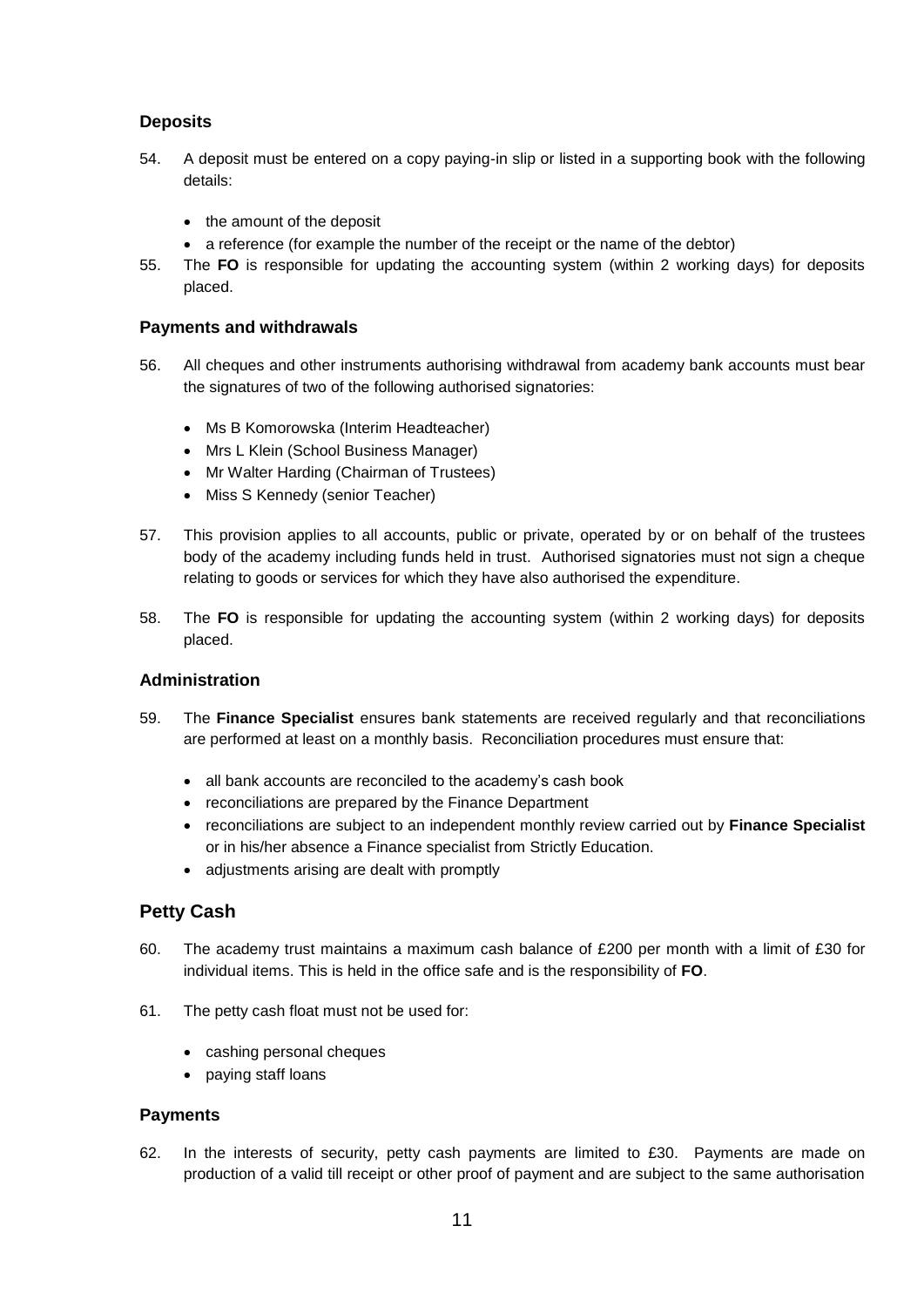procedures as purchases from the main bank account.

63. The administrator for Petty Cash is to keep records on an excel spread sheet named petty cash new system, this is completed monthly, then passed to the FO who posts the journal on PS Financials. A cheque is then raised and posted on PS Financials so that £200 is available for the next month.

#### <span id="page-12-0"></span>**Administration**

- 64. The petty cash float is maintained on the PS Financials system and the float is only reimbursed from the main bank account.
- 65. The petty cash float is reconciled monthly by **the Petty Cash officer.** The reconciliation is then reviewed by **Finance Specialist** and initialled as evidence of review.
- 66. The **Accounting Officer** carries out a spot check of the petty cash float once a term.

### <span id="page-12-1"></span>**E-procurement & Payments**

- 67. The school credit card (Lloyds Bank) is used only when it is not practical to use the purchase order/cheque system. It is used mostly for internet purchases and to buy refreshments for meeting etc.
- 68. The card is kept in the safe and is only used by:

#### **Ms Lorraine Klein , The School Business Manager**

- 69. Any department wishing to make a purchase on credit card must complete an order form and pass this to the Finance officer, or Admin staff to make the purchase. All order forms detailing the purchase must be signed by the Budget Holder.
- 70. Occasionally the credit card is used to purchase small items or to fund Petty Cash, where it is not possible to order this elsewhere. This must be recorded and countersigned by the accounting officer.
- 71. When the credit card bill arrives there will be a signed order form relating to each entry on the statement, a VAT invoice is required for all purchases and it is sometimes necessary to chase suppliers for this. A cash book journal is keyed for each entry on the statement .
- 72. The credit card bill, along with all the relevant order forms are then given to the Finance Officer who will check the statement and sign an authorisation sheet. The Specialist Finance Officer will then check a sample of the transactions (minimum of 3 or 20% whichever is the maximum), and sign the authorisation sheet. These are then filed away together in the credit card folder, until the end of the financial year, when they will then be transferred to the finance storage box for that year.

### <span id="page-12-2"></span>**BACS Payments**

- 73. On receipt of an invoice, the budget holder signs the invoice, to signify:
	- an official purchase order has been raised for the purchase
	- the delivery note has been checked
	- the delivery is of correct quantity, quality and price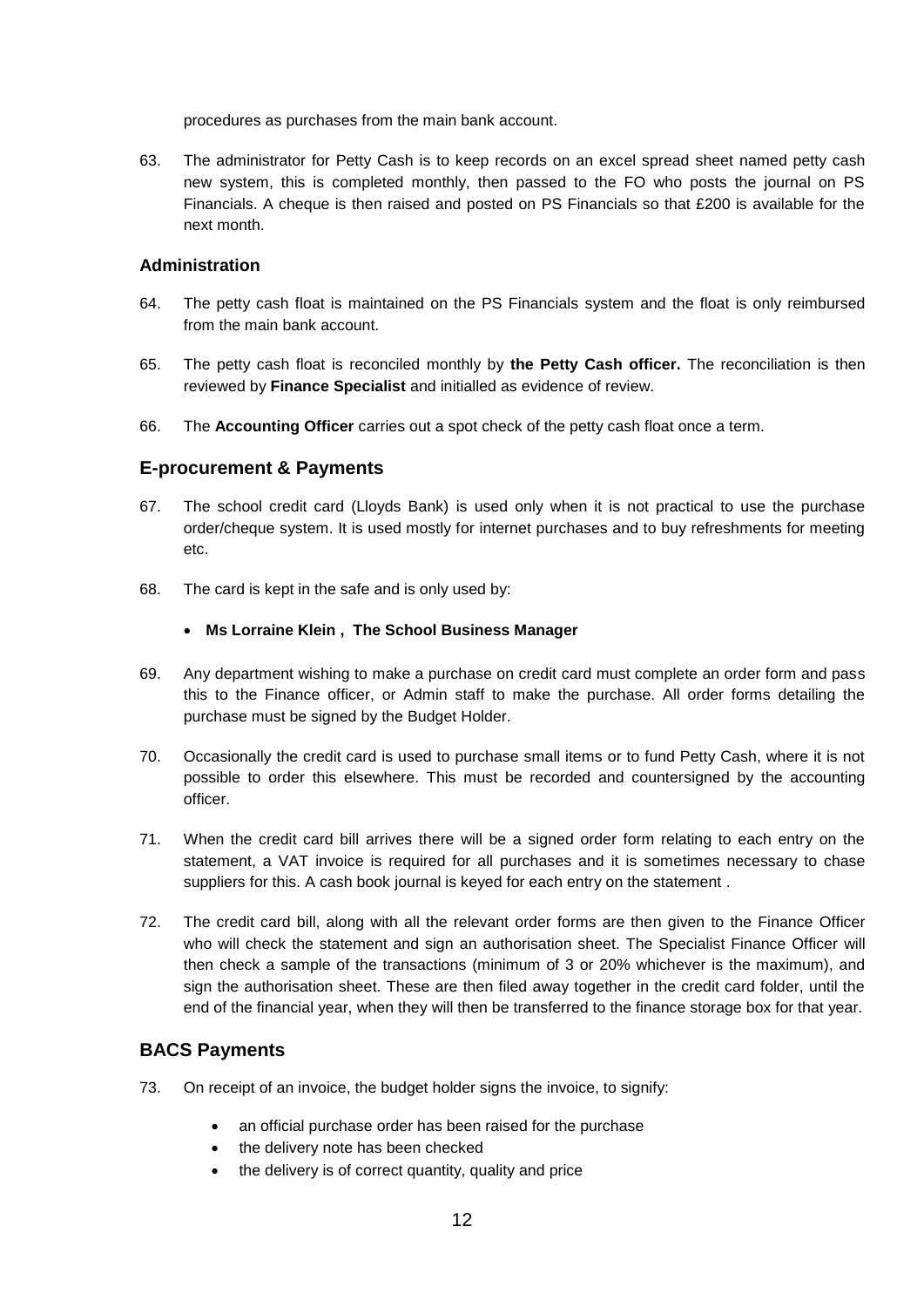- it has not been previously paid
- funds are available in the relevant budget
- VAT chargeability on qualifying expenditure is shown
- 74. The payment is then prepared and the BACS payment then passes it on to two of the cheque signatories who check in ensure that the bank and sort codes have been correctly entered and approves payment.
- 75. Normally, BACS payments are processed within a month of receipt, although every effort is made to ensure the school benefits from early payment discounts.
- 76. The Admin Team ensures that evidence is kept of the employment status test criteria applied, when dealing with payments to individuals. Where an individual has been assessed as selfemployed, the Admin Team should request that the individual states his self-employment reference number on any invoice issued to the school.

# <span id="page-13-0"></span>**Investments**

You can access our 'Investments Policy' template on our ESFA library: [http://www.nasbm.co.uk/ESFAlibrary.aspx](http://www.nasbm.co.uk/EFAlibrary.aspx)

- 77. Investments are made in accordance with written procedures approved by the governing body.
- 78. All investments are recorded in sufficient detail to identify the investment and to enable the current market value to be calculated. The information required will normally be the date of purchase, the cost and a description of the investment. Additional procedures may be required to ensure any income receivable from the investment is received.

# <span id="page-13-1"></span>**Reserves**

You can access our 'Capital and Revenue Reserves' template on our ESFA library: [http://www.nasbm.co.uk/ESFAlibrary.aspx](http://www.nasbm.co.uk/EFAlibrary.aspx)

- 79. Any overall surpluses or deficits (reserves) at the end of the year are carried over to the following year.
- 80. The Accounting Officer must inform ESFA immediately if a deficit is anticipated.
- 81. If the academy trust is anticipating a deficit at the end of any financial year, the governing body and **SBM** have a responsibility to ensure action is taken at the earliest opportunity to address this issue. The governing body must ensure that a recovery plan is submitted and approved by the ESFA.
- 82. If the academy trust has a surplus larger than 12%(£300,000) of its GAG allocation, the Governing Body through the Accounting Officer will need to submit a detailed plan stating why the academy trust requires reserves to be held at this level together with a plan for the date of expenditure
- 83. The academy trust undertakes to ensure that a contingency reserve of **£100,000** of the previous year's total GAG is kept.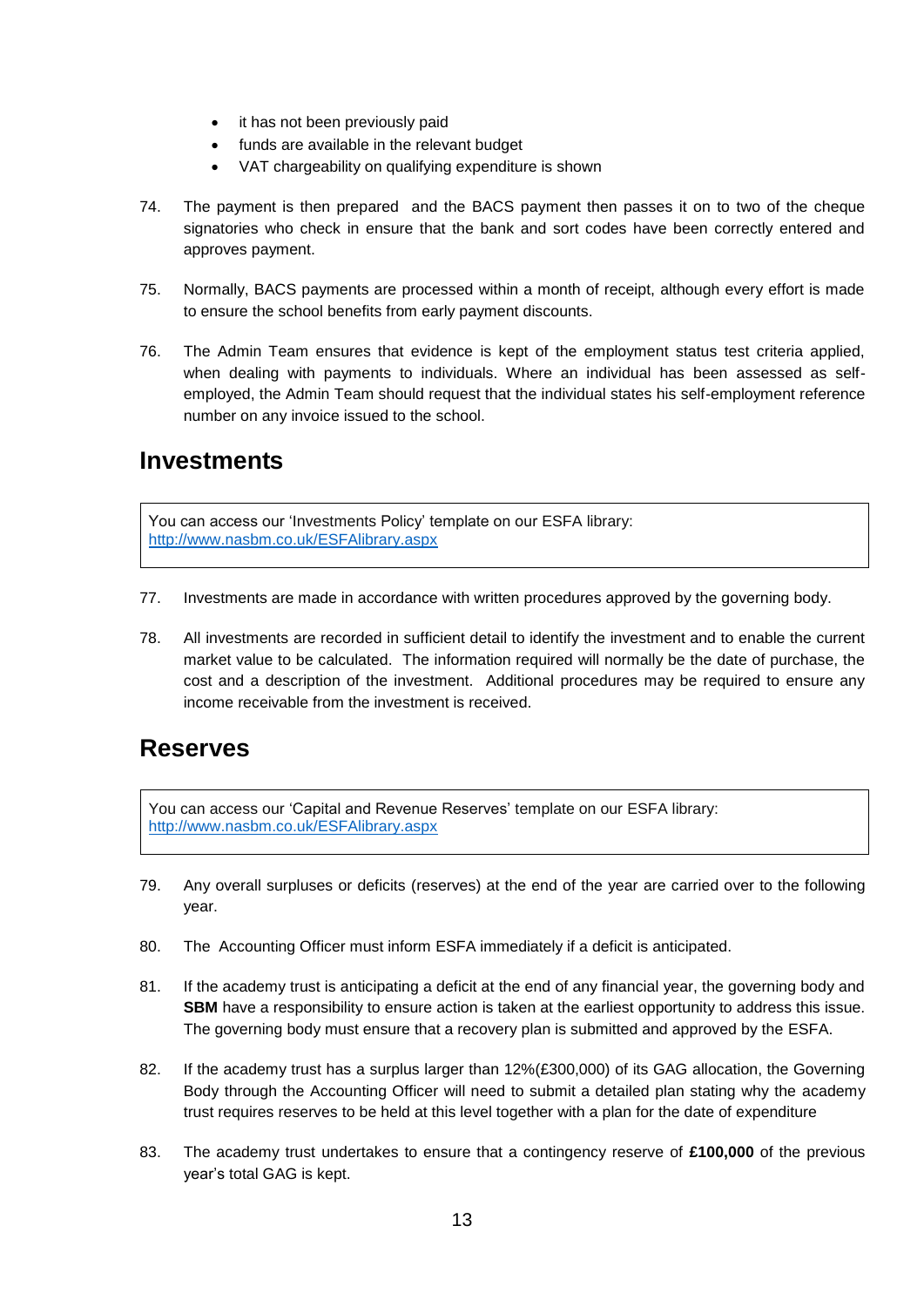# <span id="page-14-0"></span>**Capital Reserves**

- 84. Any overall surpluses at the end of the year are carried over to the following year.
- 85. It is the responsibility of **SBM** to keep accurate records of the capital funds, especially where grants have been received for capital projects.

# <span id="page-14-1"></span>**Endowments**

A small number of academy trusts have endowments, and these must be recorded separately within the accounts and reconciled frequently.

The Urbis Academy Trust has no endowments at this time.

- 86. The **[insert job title]** is responsible for accounting for the transactions within the endowment fund.
- 87. Any transactions are in line with the memorandum and articles.
- 88. The Academy Trust has no Endowments.

# <span id="page-14-2"></span>**Payroll**

### <span id="page-14-3"></span>**Staff Appointments**

- 89. The Board of Trustees has approved a personnel establishment for the academy trust. Changes can only be made to this establishment with the express approval in the first instance of the **[Audit/Risk Committee]** who must ensure that adequate budgetary provision exists for any establishment changes.
- 90. Controlling Executive Pay Tighter scrutiny for heads pay has been added to the Financial Handbook, the Trust will report in line with this. Two salaries of £100,000 or 1 salary in excess of £150,000.
- 91. The **Head Teacher** has authority to appoint staff within the authorised establishment except for **Deputy Head** and **Assistant Head** whose appointments must follow consultation with the Trustees. The **SBM** maintains personnel files for all members of staff which include contracts of employment. All personnel changes must be notified, in writing, to **the SBM** immediately.
- 92. The **SBM** is responsible for obtaining the relevant DBS checks and ensuring these are retained on file.
- 93. Staff salaries must be authorised by Trustees in Audit and Resource meetings

### <span id="page-14-4"></span>**Payroll Administration**

- 94. Payroll is administered through the academy trust's payroll provider Strictly Education
- 95. All staff are paid monthly through the payroll provider. A master file is created for each employee which records: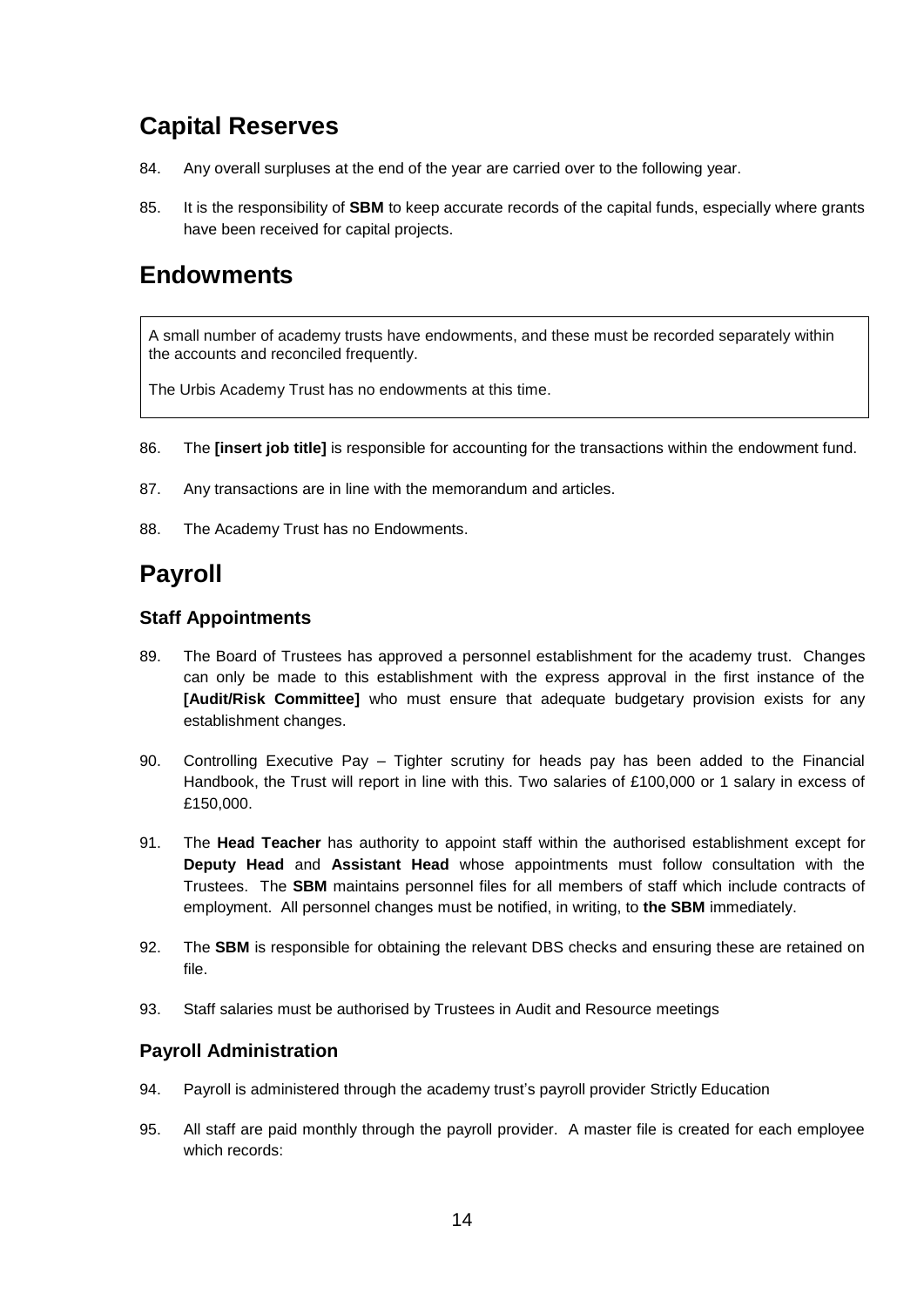- salary
- bank account details
- **•** taxation status
- personal details
- any deductions or allowances payable
- other legal and relevant details
- 96. New master files can only be created by the SBM and the Head Teacher with the express approval of **The Head Teacher**. Any master file amendments made by the two administators must be printed out each month prior to the payroll run and must be authorised by **The Head Teacher**. Any master file amendments made by **SBM** must be authorised by the Head Teacher.
- 97. Each head of department must complete a monthly staff return which provides details for all staff in the section of sickness and other absences during the month and any new appointments or terminations. The staff return must be authorised by the nominated budget holder. Authorised staff returns should be sent to the Finance Department who then files the documents for payroll processing**.**
- 98. Timesheets for additional hours, temporary work or overtime undertaken are completed by the employee. In turn this is authorised by the budget holder, prepared by the SBM and signed off by **Head Teacher.**
- 99. By the **1 st of** each month the Finance Department will prepare and distribute a timetable for payroll processing specifying key dates for the month in question.

# <span id="page-15-0"></span>**Payments**

- 100. Before payments are dispatched a printout of all data should be obtained, including an exceptions report from the payroll provider and this should be checked against source documentation by the Finance Department and then reviewed and initialled by **SBM**. Authority to release payment will be by **Head Teacher.**
- 101. All salary payments are made by BACS.
- 102. The Finance Department prepare a reconciliation between the current month's and the previous month's gross salary payments showing adjustments made for new appointments, resignations, pay increases etc. This reconciliation is reviewed and signed by **Head Teacher**.
- 103. The payroll system automatically calculates the deductions due from payroll to comply with current legislation. The major deductions are for tax, National Insurance contributions and pensions. The amounts payable are summarised on the gross to net pay print and cheques for these amounts are prepared by the Finance Department and authorised for payment by **Head Teacher** (or other authorised cheque signatory if one is unavailable) by the due date.
- 104. The **SBM** selects at least three employees at random each month and checks the calculation of gross to net pay to ensure that the payroll system is operating correctly.
- 105. After the payroll has been processed the nominal ledger will be automatically updated. Postings will be made both to the payroll control account and to individual cost centres. The Finance Department should review the payroll control account each month to ensure the correct amount has been posted from the payroll system, individual cost centres have been correctly updated and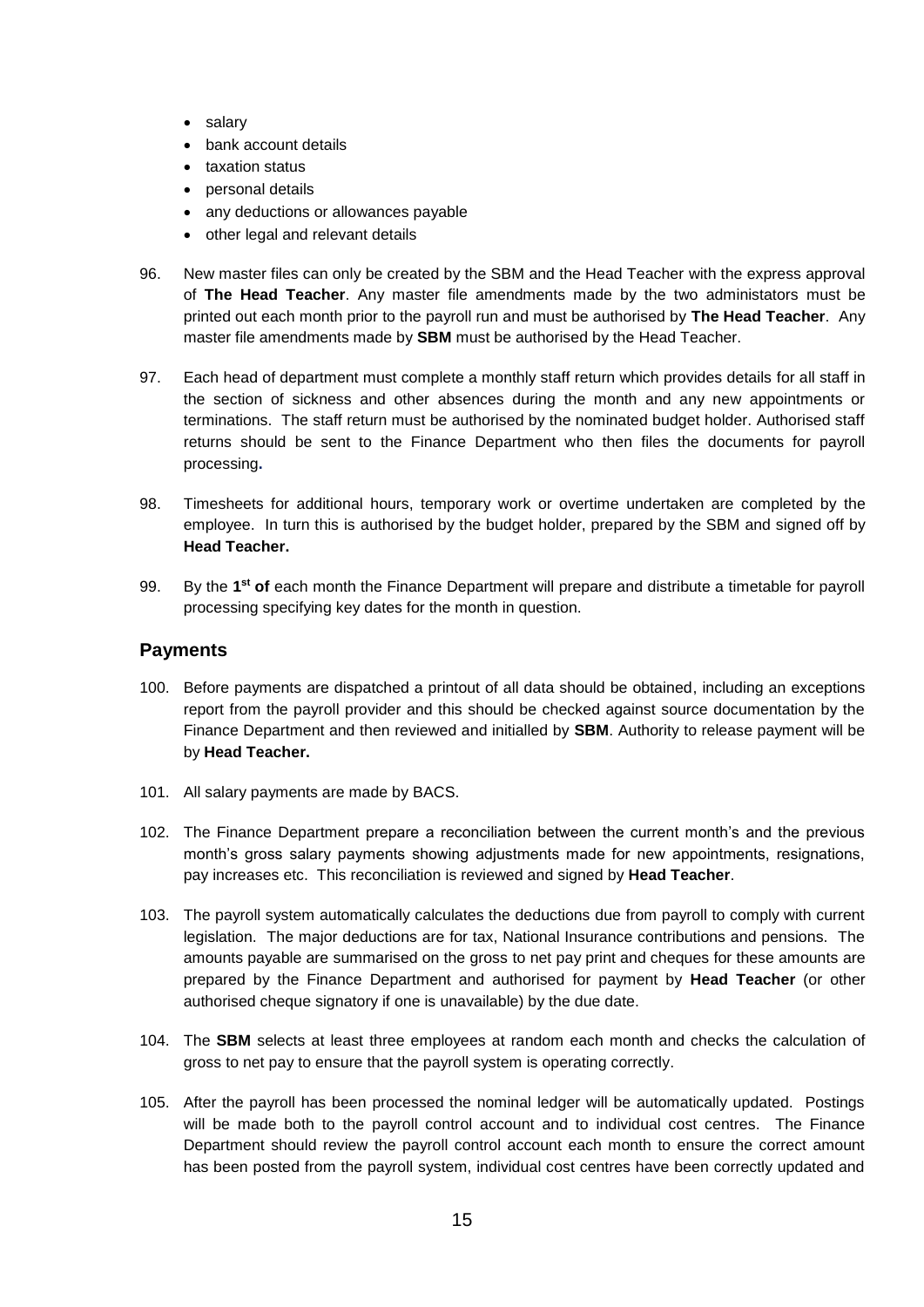to identify any amounts posted to the suspense account.

106. Annually, the **SBM** checks each member of staff that the gross pay per the payroll system agrees to the contract of employment held on the personnel file in the SBM's office.

#### <span id="page-16-0"></span>**Salary advances**

107. The trust does not award salary advances.

#### <span id="page-16-1"></span>**Overtime**

- 108. Overtime is recorded by the individual and submitted by 25th of each month to **SBM** for authorisation, The **SBM** completes the claim forms and copies of the time sheets in the main office and passes to the Head Teacher for approval.
- 109. Claim forms must not be submitted prior to work having been undertaken.
- 110. No payments for work undertaken will be made other than via the payroll system.

#### <span id="page-16-2"></span>**Severance payments**

Severance payments must be made in line with the Academy Trust Handbook. Further information is provided on gov.uk [\(https://www.gov.uk/guidance/academies-severance-payments\)](https://www.gov.uk/guidance/academies-severance-payments)

- 111. The academy trust is able to self-approve the non-contractual element of severance payments up to £50,000. A business case must be presented before agreeing a payment, using the form provided by ESFA on Gov.uk. Severance payments must not be made for under performance.
- 112. Where the non-contractual element is on or over £20,000 prior approval from ESFA must be sought.
- 113. The Accounting Officer must sign off and review each business case. All payments over £20,000 must be approved by the ESFA

### <span id="page-16-3"></span>**Ex-gratia payments**

Ex-gratia payments must be made in line with the Academy Trust Handbook.

114. Any ex-gratia payments must be submitted to ESFA for prior approval.

# <span id="page-16-4"></span>**Income**

The Academies Accounts direction [\(https://www.gov.uk/guidance/academies-accounts-direction\)](https://www.gov.uk/guidance/academies-accounts-direction) explains revenue recognition in respect of ESFA and other grants.

# <span id="page-16-5"></span>**ESFA grants**

115. The main sources of income for the academy are the grants from the ESFAs. The receipt of these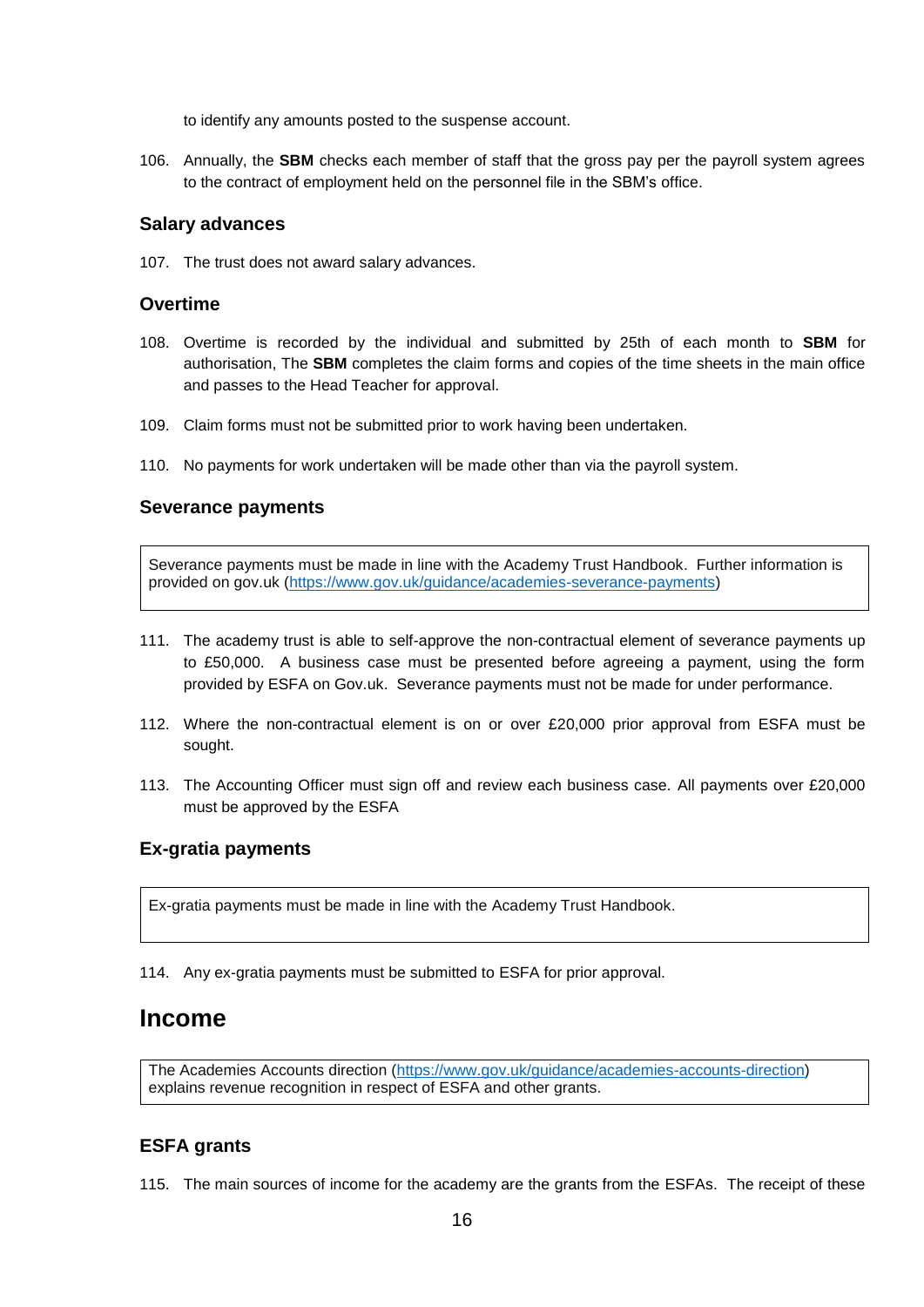sums is monitored directly by **SBM and FO** who is responsible for ensuring that all grants due to the academy are collected.

### <span id="page-17-0"></span>**Other grants**

116. The receipt of these sums is monitored directly by **SBM and FO** who is responsible for ensuring that all grants due to the academy are collected.

#### <span id="page-17-1"></span>**Trips**

- 117. A lead member of staff must be appointed for each trip to take responsibility for the collection of sums due. The lead teacher must prepare a record for each student intending to go on the trip showing the amount due. A copy of the record must be given to the Finance Department.
- 118. Students should make payments to the Finance Department. A receipt must be issued for all monies collected and the value of the receipt and the number of the receipt recorded against the student making the payment.
- 119. The Finance Department should maintain an up to date record for each student showing the amount paid and the amount outstanding. This record should be sent to the lead teacher on a weekly basis and the lead teacher is responsible for chasing the outstanding amounts.
- 120. Trips should be run at cost price, although allowance can be made for administrative fees and additional staff cover. Any surplus greater than £10 per pupil is redistributed to parents. If the school decides to subsidise the school trip the amount of subsidy must be approved by the Head Teacher in advance of the booking being made.

### <span id="page-17-2"></span>**Catering**

#### *If cash payments*

121. Cash payments must be reconciled on a daily basis by **Finance Assistant (FA)** to the lunch records and signed as evidence of reconciliation. The school meal numbers and cash totals are then to be entered onto the weekly banking sheet. The cash is kept in the safe prior to banking. The **FA** must reconcile the weekly banking sheet to actual receipts banked.

#### *If electronic cash collection*

122. The fortnightly bank credits are reconciled to the **PS Financials** reports in the first instance. Monthly checks are undertaken by **FO** and cross referenced to a sample of individual pupils.

#### <span id="page-17-3"></span>**Lettings**

- 123. The **SBM** is responsible for maintaining records of bookings of sports facilities and for identifying the sums due from each organisation. Payments must be made in advance for the use of facilities.
- 124. Details of organisations using the sports facilities will be held by the Finance Department who will establish a sales ledger account and produce a sales invoice from the Financial Information accounting system. Strictly Education lettings deal on behalf of the Urbis Academy Trust.
- 125. Copies of the organisations up to date relevant Public Liability, indemnity, insurance and qualifications (where relevant e.g. H&S, First Aid, Instructor etc.) are kept with the Letting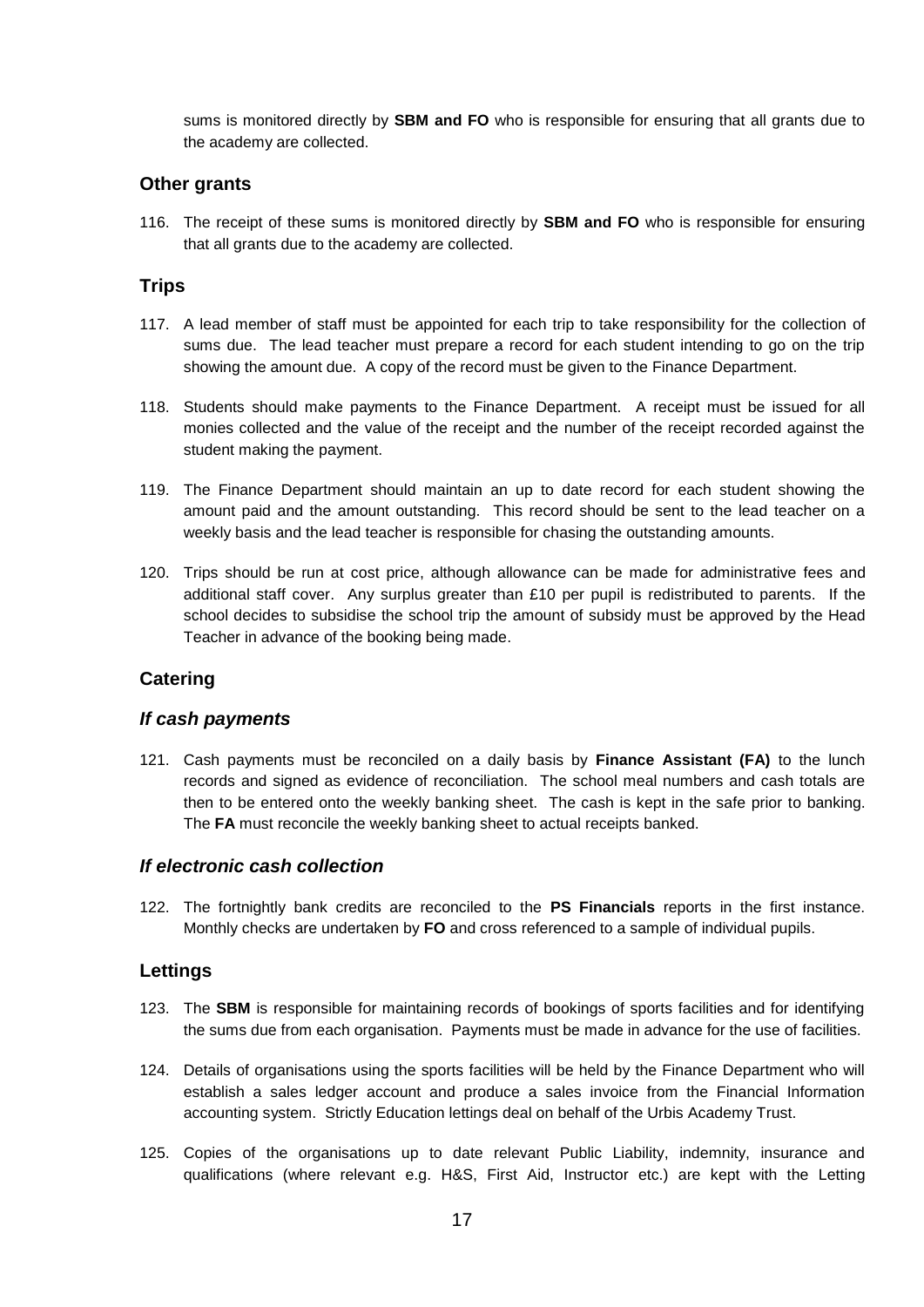Agreements and are reviewed at least annually.

#### <span id="page-18-0"></span>**Sundry income**

126. Income from other sources (for example educational consultancy) is priced in consultation with **Head Teacher and SBM**. The transaction must not be undertaken until the price has been agreed and the customer has been assessed for ability to pay in accordance with the agreed Consultants Policy. Strictly Education approves all credit agreements.

#### <span id="page-18-1"></span>**Gift aid**

An academy trust is able to claim gift aid [\(https://www.gov.uk/claim-gift-aid/overview\)](https://www.gov.uk/claim-gift-aid/overview) on donations from individuals.

- 127. To ensure the academy trust, in its position as an exempt charity, receives all the monies it is entitles to the **SBM and Specialist Finance Officer.**
	- reconciles income against records to confirm expected amounts have been received by the donor
	- ensures the tax reclaimable from HMRC has been obtained and any relevant business use deductions have been made.

### <span id="page-18-2"></span>**Bad debts**

Write offs need to be in line with the delegated authorities set out in the Academy Trust Handbook.

- 128. The academy trust chases all monies due, and those that have not been paid within 30 days of an invoice being issues, by telephone or letter.
- 129. If the debt remains unrecoverable after 6 months, or it becomes clear that the debt will not be repaid, the **SBM** submits a report to **the Resources Committee** for approval of write off.
- 130. The following write off limits apply:
	- Up to £150 Accounting officer
	- £151 to £500 Finance and resources committee
	- Over £500 Full governing body and refer to debt collecting agency

# <span id="page-18-3"></span>**Purchasing**

In order to understand the full purchasing cycle, you must refer to the Procurement and Tendering Policy, Accounting Policies and Code of Conduct for School Trustees.

131. The academy trust must achieve value for money on all purchases. A large proportion of our purchases are paid for with public funds and we need to maintain the integrity of these funds by following the general principles of: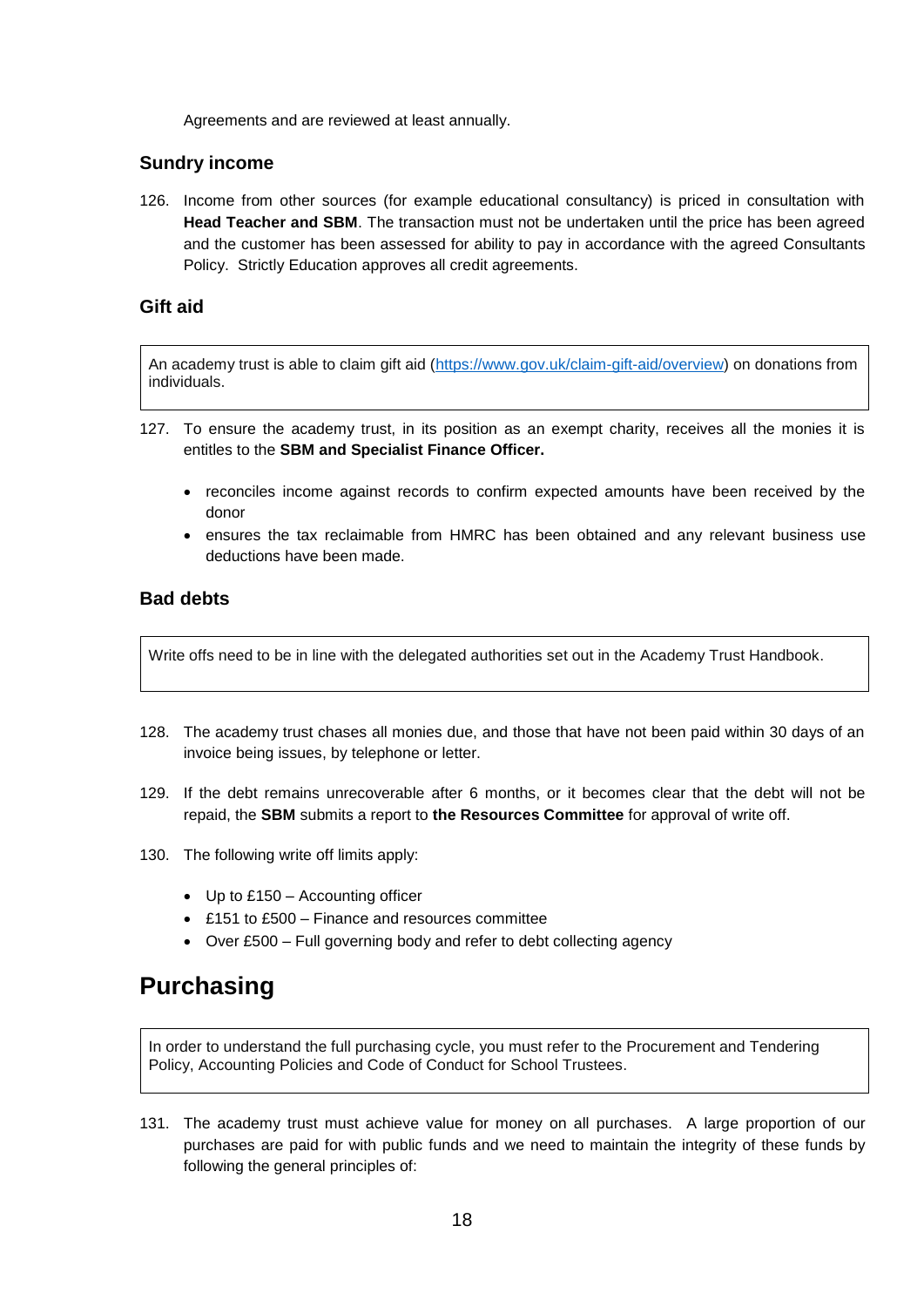- Probity, it must be demonstrable that there is no corruption or private gain involved in the contractual relationships of the academy
- Accountability, the academy is publicly accountable for its expenditure and the conduct of its affairs
- Fairness, that all those dealt with by the academy are dealt with on a fair and equitable basis

# <span id="page-19-0"></span>**Routine Purchasing**

- 132. Budget holders will be informed of the budget available to them at least one month before the start of the academic year. It is the responsibility of the budget holder to manage the budget and to ensure that the funds available are not overspent. Data detailing actual expenditure and committed expenditure (orders placed but not paid for) against budget will be supplied to each budget holder each month. Budget holders will be able to monitor data relating to their own budget areas on a monthly basis via reports from the on line financial information system.
- 133. Routine purchases up to £1,000 must be passed to the Head Teacher for approval. In the first instance a supplier should be chosen from the list of approved suppliers maintained by the Finance Department. A quote or price must always be obtained before any order is placed. If the budget holder considers that better value for money can be obtained by ordering from a supplier not on the approved supplier list the reasons for this decision must be discussed and agreed with **SBM**. Copies of all quotes must be attached to the order form.

### <span id="page-19-1"></span>**E-procurement**

- 134. Any department wishing to make a purchase on credit card must complete an official order form in the usual manner and pass this to the **FO**, or Admin staff to make the purchase. All order forms detailing the purchase must be signed by the Budget Holder and Head Teacher.
- 135. Occasionally the credit card is used to purchase small items, where it is not possible to order this elsewhere. This must be recorded and countersigned by the **Head Teacher.**

### <span id="page-19-2"></span>**Orders**

- 136. All orders must be made, or confirmed, in writing using an official order form, stocks of which are held by the Finance Department. Orders must bear the signature of the budget holder and approved by the Head Teacher, this must be forwarded to the Finance Department where **FO** will check to ensure adequate budgetary provision exists before placing the order.
- 137. Approved orders will be recorded in the purchase order module of the financial information system which allocates a reference number and commits expenditure. Orders will be dispatched to the supplier from the Finance Department
- 138. The budget holder must make appropriate arrangements for the delivery of goods to the academy. On receipt the **Site Services Officer** must undertake a detailed check of the goods received against the goods received note (GRN) and make a record of any discrepancies between the goods delivered and the GRN. Discrepancies should be discussed with the supplier of the goods without delay.
- 139. If any goods are rejected or returned to the supplier because they are not as ordered or are of substandard quality, the Finance Department should be notified. The Finance Department will keep a central record of all goods returned to suppliers.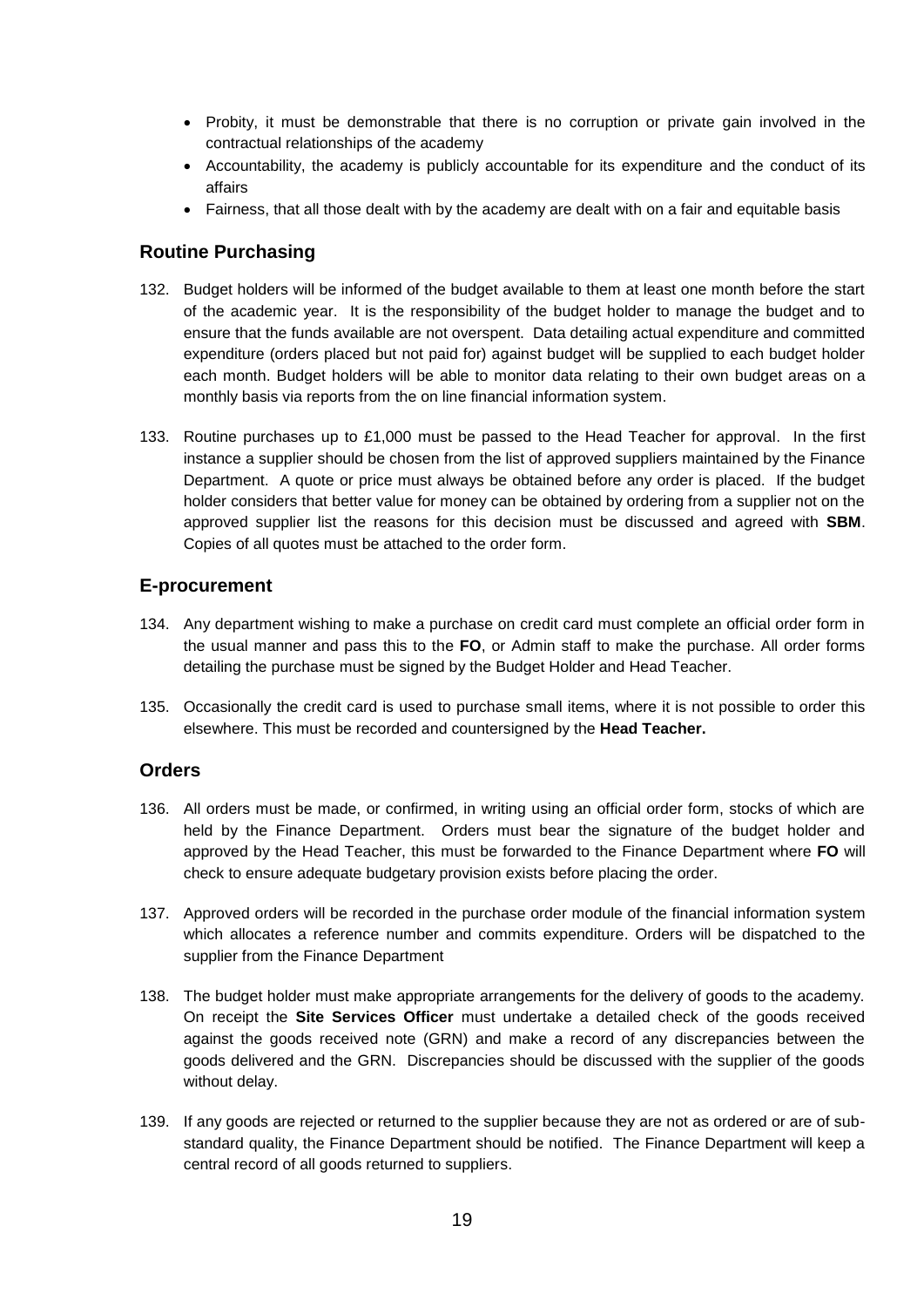- 140. All invoices should be sent to the Finance Department. Invoice receipt will be recorded by the Finance Department (and the invoice scanned) into the Financial Information System purchase ledger module) The Finance Department will stamp invoices with a grid against which the following can be evidenced by the budget holder authorising payment:
	- invoice arithmetically correct
	- invoice posted to purchase ledger
	- goods/ services received
	- goods/services as ordered
	- prices correct
	- invoice authorised for payment
	- payment authorised
	- VAT treated correctly
	- payment made
- 141. The budget holder must make a detailed check against the order and the GRN and these documents must be attached to the invoice before it is sent back to the Finance Department. Budget holders must undertake these checks without undue delay and in any case within 7 days of invoice receipt.
- 142. If a budget holder is pursuing a query with a supplier the Finance Department must be informed of the query and periodically kept up to date with progress.
- 143. At the end of each week the Finance Department will produce a list of outstanding invoices from the purchase ledger and this list together with supporting documentation will be reviewed by the **FO**.
- 144. The Finance Department will then input details of payments to be made to the purchase ledger and generate the cheques required. The cheques and associated paperwork must be authorised by two of the nominated cheque signatories.
- 145. BACS payments are input by the Finance Team and authorised on-line by two signatories in accordance with the banking policy and procedures (see E-procurement and Payments above).

# <span id="page-20-0"></span>**Orders over £1,000 but less than £10,000**

146. At least three written quotations should be obtained for all orders between £**5001.00 - £20,000** to identify the best source of the goods/services. Written details of quotations obtained should be prepared and retained by budget holders for audit purposes. Telephone quotes are acceptable if these are evidenced and faxed confirmation of quotes has been received before a purchase decision is made and made in accordance with value for money principles.

### <span id="page-20-1"></span>**Orders over £20,001 and up to £75,000**

147. All goods/services ordered with a value of over £20,001 and up to £75,000 three formal written quotations in writing by a specified date and time and based on a written specification and evaluation criteria. All orders over £20,000 with related parties must be approved by the ESFA.

### <span id="page-20-2"></span>**Official Journal of the European Union**

148. Purchases over **£75,000** are to be dealt with in accordance with OJEU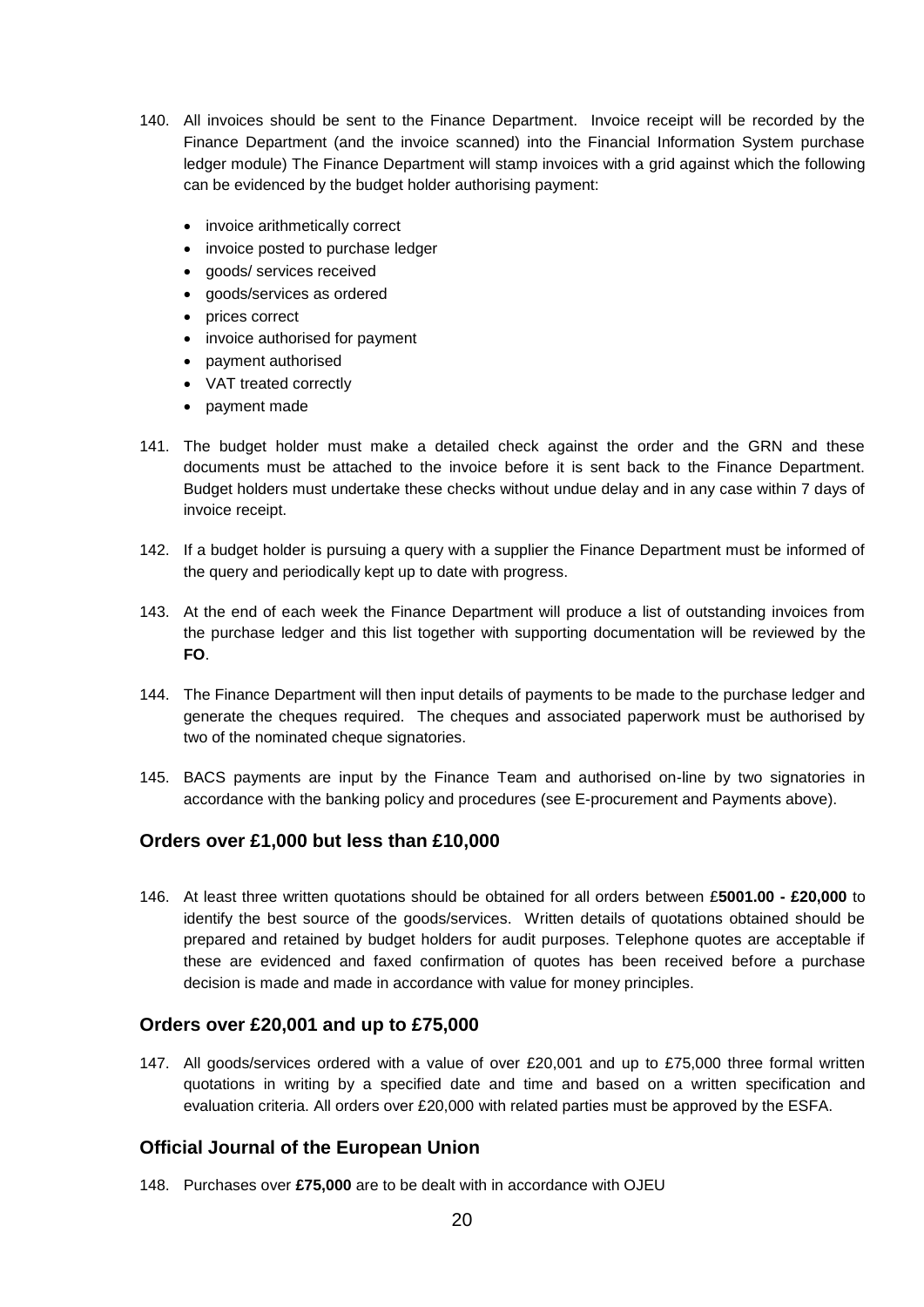OJEU [\(http://www.ojeu.eu/\)](http://www.ojeu.eu/) updates the procurement thresholds per annum and the most up to date ones can be found on their website:<http://www.ojeu.eu/thresholds.aspx>

### <span id="page-21-0"></span>**Trading with related parties**

Trustees regularly review the suppliers list and key management personnel to ensure related parties are identified early and the register of pecuniary interests is held on file and checked annually to ensure that there are no conflicts of interest.

### <span id="page-21-1"></span>**Trading with connected parties**

Trading with connected parties must be in line with the Academy Trust Handbook. We have also produced a factsheet on our library [\(http://www.nasbm.co.uk/ESFAlibrary.aspx\)](http://www.nasbm.co.uk/EFAlibrary.aspx) on how to trade effectively with connected parties.

At present The Urbis Academy Trust does not trade with any connected parties and takes advice from the NASBM connected parties fact sheet(attached) and the Code of Conduct for School Trustees.

#### <span id="page-21-2"></span>**Goods and services for private use**

149. No goods are ordered or services provided to include any elements of private use by Trustees and staff.

### <span id="page-21-3"></span>**Forms of Tenders**

- 150. There are three forms of tender procedure: open, restricted and negotiated and the circumstances in which each procedure should be used are described below.
	- **Open Tender:** This is where all potential suppliers are invited to tender. The budget holder must discuss and agree with **the Audit/Risk Committee** how best to advertise for suppliers e.g. general press, trade journals or to identify all potential suppliers and contact directly if practical. This is the preferred method of tendering, as it is most conducive to competition and the propriety of public funds.
	- **Restricted Tender:** This is where suppliers are specifically invited to tender. Restricted tenders are appropriate where:
	- there is a need to maintain a balance between the contract value and administrative costs,
	- a large number of suppliers would come forward or because the nature of the goods are such that only specific suppliers can be expected to supply the academy's requirements,
	- the costs of publicity and advertising are likely to outweigh the potential benefits of open tendering.
	- **Negotiated Tender:** The terms of the contract may be negotiated with one or more chosen suppliers. This is appropriate in specific circumstances:
		- the above methods have resulted in either no or unacceptable tenders,
		- only one or very few suppliers are available,
		- extreme urgency exists,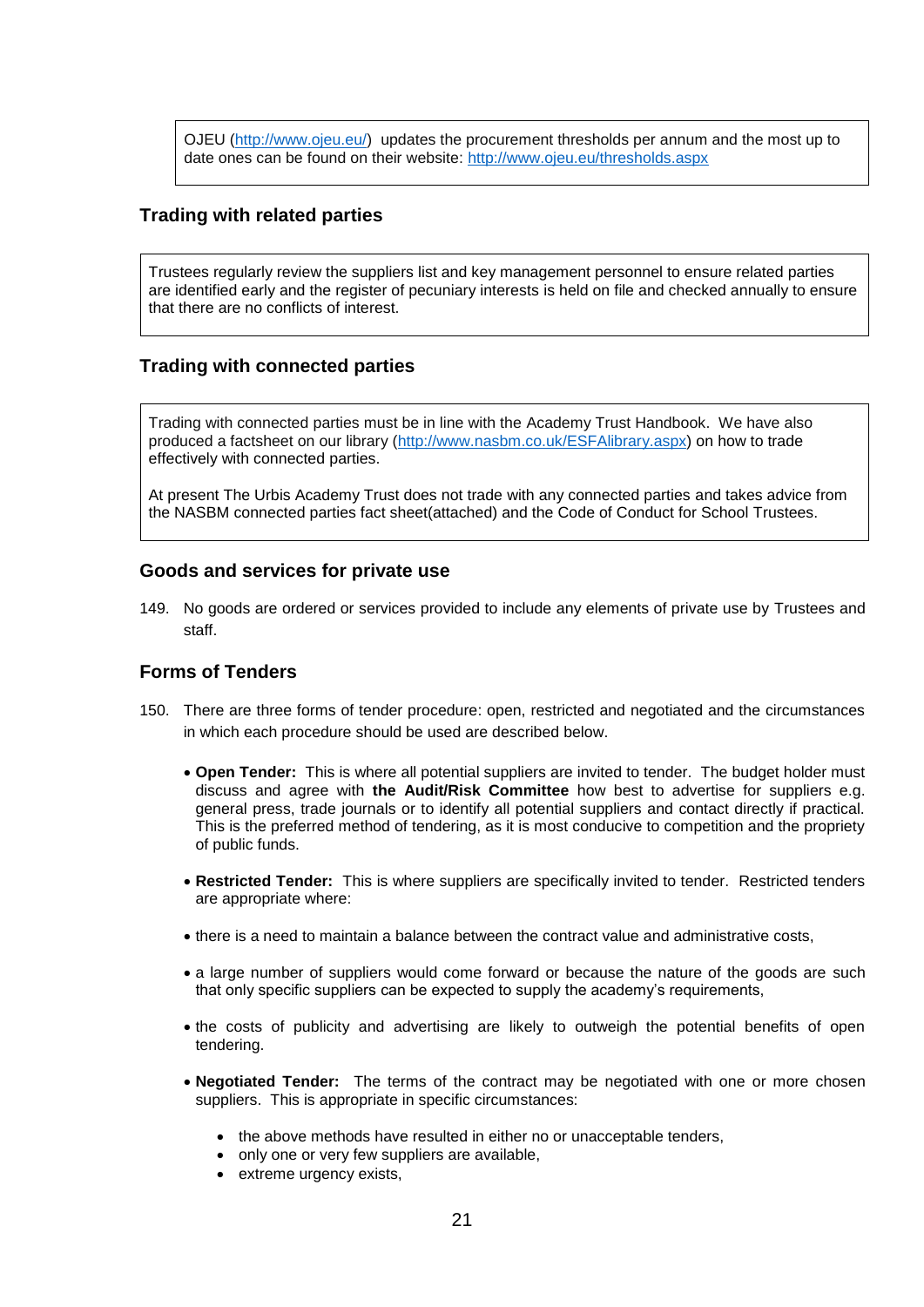• additional deliveries by the existing supplier are justified.

# <span id="page-22-0"></span>**Preparation for Tender**

151. Full consideration should be given to:

- objective of project
- overall requirements
- technical skills required
- after sales service requirements
- form of contract.
- 152. It may be useful after all requirements have been established to rank requirements (e.g. mandatory, desirable and additional) and award marks to suppliers on fulfilment of these requirements to help reach an overall decision.
- 153. A tender brief must always be prepared and is reviewed by **SBM** and passed to the audit and finance committee for approval.

### <span id="page-22-1"></span>**Invitation to Tender**

- 154. If a restricted tender is to be used then an invitation to tender must be issued. If an open tender is used an invitation to tender may be issued in response to an initial enquiry.
- 155. An invitation to tender should include the following:
	- introduction/background to the project
	- scope and objectives of the project
	- technical requirements
	- implementation of the project
	- terms and conditions of tender
	- form of response
	- dates for decision and work to be delivered

### <span id="page-22-2"></span>**Tender Acceptance Procedures**

156. The invitation to tender should state the date and time by which the completed tender document is received by the academy trust. Tenders are submitted in plain envelopes clearly marked to indicate they contain tender documents. The envelopes should be time and date stamped on receipt and stored in a secure place prior to tender opening. Tenders received after the submission deadline are not accepted.

# <span id="page-22-3"></span>**Tender Opening Procedures**

- 157. All tenders submitted should be opened at the same time and the tender details should be recorded. Two persons should be present for the opening of tenders as follows:
	- For contracts up to £25,000 two of the budget holder, The **Head Teacher and SBM**
	- For contracts over £25,000 the **Head Teacher** or the **SBM** plus a member of the Resource Committee.
- 158. A separate record details the names of the firms submitting tenders and the amount tendered. The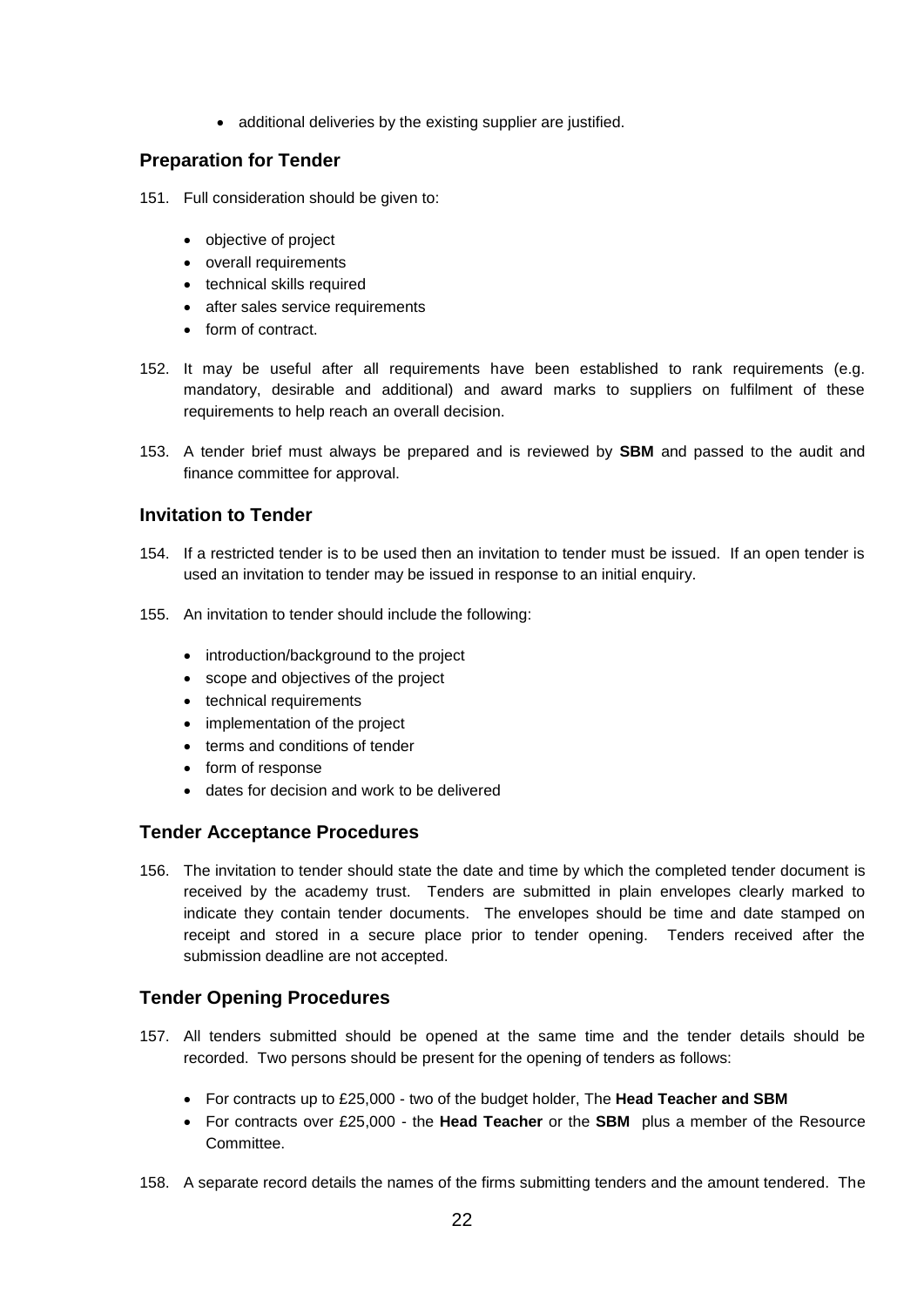record is signed by both people present at the tender opening.

### <span id="page-23-0"></span>**Tendering Procedures**

- 159. The evaluation process should involve at least two people. Those involved should disclose all interests, business and otherwise, that might impact upon their objectivity. If there is a potential conflict of interest then that person must withdraw from the tendering process.
- 160. Those involved in making a decision must take care not to accept gifts or hospitality from potential suppliers that could compromise or be seen to compromise their independence.
- 161. Full records should be kept of all criteria used for evaluation and for contracts over £25,000 a report should be prepared for the Finance & Resources Committee highlighting the relevant issues and recommending a decision. For contracts under £25,000 the decision and criteria should be reported to the Audit & Resources Committee.
- 162. The accepted tender should be the one that is economically most advantageous to the academy. All parties are then informed of the decision. If the most competitive quote is not accepted then a Purchase Order Waiver form must be completed.

#### <span id="page-23-1"></span>**Insurance**

- 163. The **Resources/audit committee** reviews insurance arrangements annually. They ensure that the sums insured are commensurate with the risks and include cover for academy trust property when off the premises.
- 164. We have opted in to the Department for Education's Risk Protection Arrangements.

RPA is an alternative to insurance where the UK government funds cover losses that arise. More information can be found at: [https://www.gov.uk/guidance/academies-risk-protection](https://www.gov.uk/guidance/academies-risk-protection-arrangement-rpa)[arrangement-rpa](https://www.gov.uk/guidance/academies-risk-protection-arrangement-rpa)

- 165. Budget holders must ensure all valuable items are kept under lock and key when not being used in a supervised manner.
- 166. The first £500 of replacement has to be funded by the department concerned as no budget is held centrally. Items under £500 will receive no insurance pay out and it is up to the department concerned as to whether the item is replaced or not.

# <span id="page-23-2"></span>**Trustees/Trustees Expenses**

You can access our 'Trustee Allowances Policy' template on our ESFA library: [http://www.nasbm.co.uk/ESFAlibrary.aspx](http://www.nasbm.co.uk/EFAlibrary.aspx)

Please refer to the Code of Conduct for School Trustees.

- 167. All Trustees/Trustees of this academy trust are entitled to claim the actual costs, which they incur as follows:
	- childcare or baby-sitting allowances (excluding payments to a current/former spouse or partner)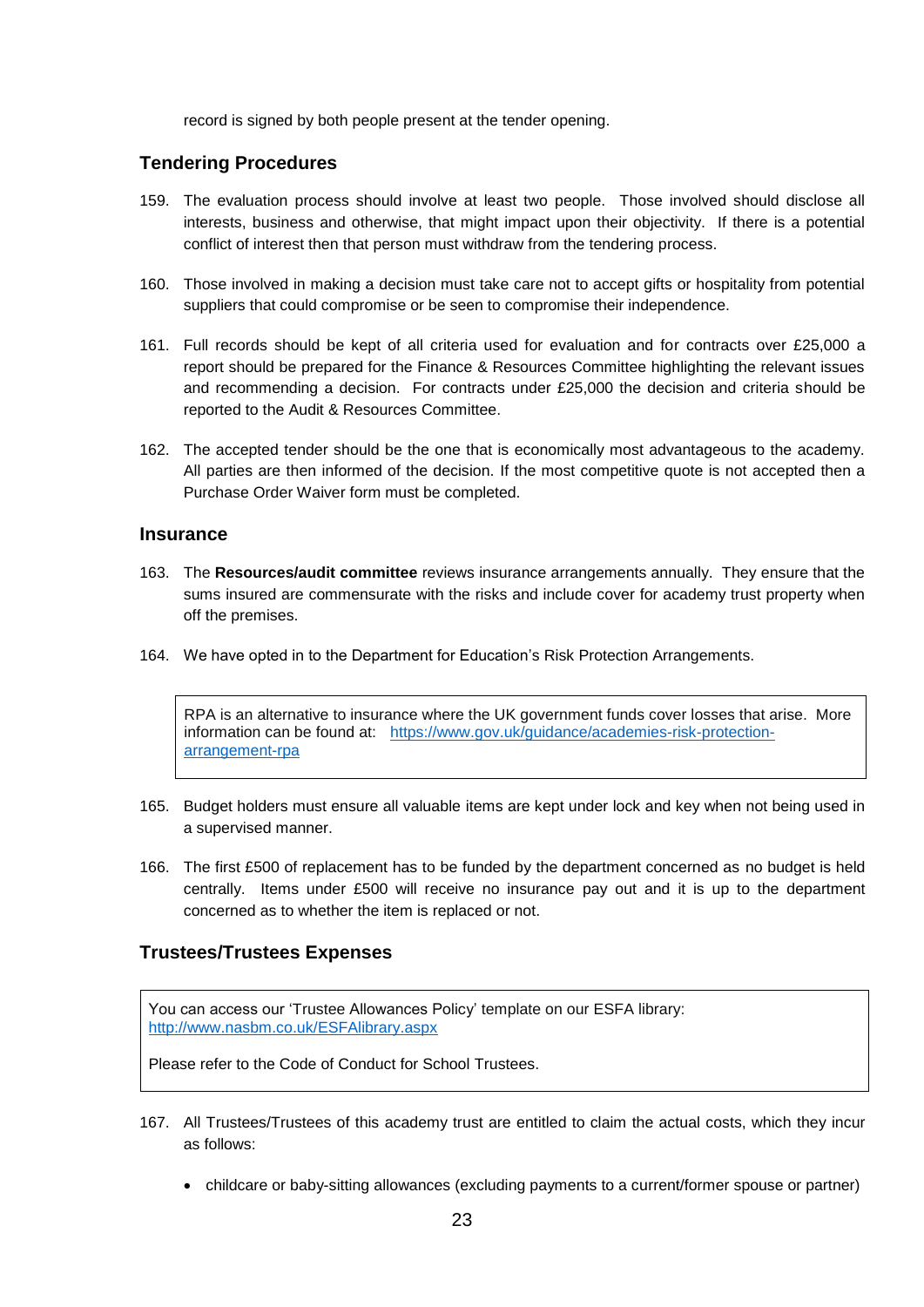- cost of care arrangements for an elderly or dependent relative (excluding payments to a current/former spouse or partner)
- the extra costs they incur in performing their duties either because they have special needs or because English is not their first language
- the cost of travel relating only to travel to meetings/training courses at a rate of 45 pence per mile which does not exceed the specified rates for school personnel
- travel and subsistence costs, payable at the current rates specified by the Secretary of State for the Environment, Transport and the Regions, associated with attending national meetings or training events, unless these costs can be claimed from the any other source
- telephone charges, photocopying, stationery, postage etc.
- any other justifiable allowances
- 168. The Board of Trustees acknowledges that:
	- Trustees are not be paid attendance allowance
	- Trustees are not reimbursed for loss of earnings
- 169. Trustees/Trustees wishing to make claims under these arrangements, must complete a claims form from **FA** together with the relevant receipts. The form must be submitted to the Finance Department within two weeks of the date when the cost were incurred, when they will be submitted for approval by the Chair of Trustees/Trustees or Chair of Finance & Resources to be presented to the Finance Committee for final approval.
- 170. Claims will be subject to independent audit and may be investigated by the Chair of Trustees (or Chair of Finance in respect of the Chair of Trustees) if they appear excessive or inconsistent.

### <span id="page-24-0"></span>**Gifts**

- 171. Ordinarily such gifts should be rejected, unless they are of negligible value (e.g. diaries, calendars). However, any gifts or hospitality in excess of £25 are reported to the School Business Manager) in order to protect the individual receiving the gift. This is particularly important where the person receiving the gift is a budget holder, has the ability to influence purchasing decisions or regularly receives reimbursement from the school for items other than travel expenses (see Donations Policy for further details).
- 172. Gifts that have been reported are entered onto the gifts and hospitality register.

# <span id="page-24-1"></span>**Energy Management**

- 173. The **Site Services Manager** is responsible for recording, monitoring and analysing water, gas and electricity consumption on a monthly basis. Meters should be check before authorising any invoices from the utilities providers. Any discrepancies or unusual reading should be raised with the SBM immediately.
- 174. The **Site Services manager** ensures that the school's heating system is operated and run as efficiently as possible.
- 175. The **SBM** ensures that the school is purchasing energy at the most competitive prices available.
- 176. All staff have the responsibility to work in an energy efficient manner at all times (e.g. turning off computers, lights and heating when not required).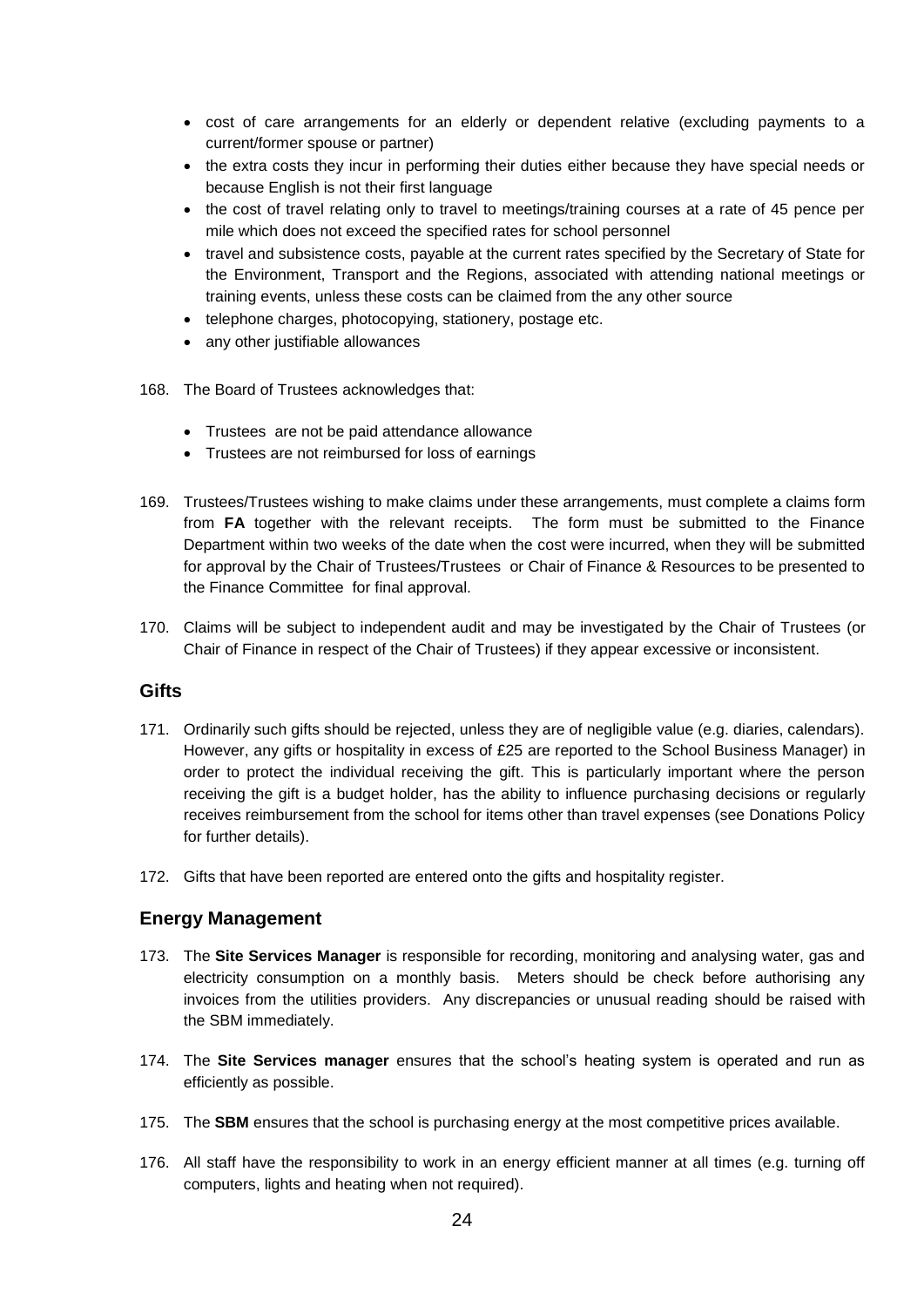# <span id="page-25-0"></span>**Fraud**

Fraud is not tolerated and requirements on notifying the ESFA are laid out in the Academy Trust Handbook. We have also produced an Anti- Fraud and Corruption Policy.

177. The trust does not tolerate fraud. Where instances of fraud are found the **SBM or Head Teacher** will notify the ESFA.

# <span id="page-25-1"></span>**Whistleblowing**

The trust must have an adequate whistle blowing policy in place, and also reference raising the issue with the ESFA ( [https://www.gov.uk/government/publications/complaints-about-post-16-ESFA-funded](https://www.gov.uk/government/publications/complaints-about-post-16-efa-funded-institutions)[institutions\)](https://www.gov.uk/government/publications/complaints-about-post-16-efa-funded-institutions).

Please refer to The Urbis Academy Trust Whistleblowing Policy.

# <span id="page-25-2"></span>**Leasing**

Finance leases represent borrowing and are not allowed under the Academy Trust Handbook. We have also produced a factsheet on our library [\(http://www.nasbm.co.uk/ESFAlibrary.aspx\)](http://www.nasbm.co.uk/EFAlibrary.aspx) the difference between finance and operating leases.

The Urbis Academy Trust has adopted London Borough of Waltham Forest's Leasing Policy.

# <span id="page-25-3"></span>**Pooling of GAG**

A multi academy trust has the option to pool GAG (as per the Academy Trust Handbook). Where the trust implements this explain the arrangements for monitoring.

At present The Urbis Academy Trust does not pool funding as Mayville Primary School is the only School in the trust.

# <span id="page-25-4"></span>**VAT**

The information and notes provided in this section are for guidance only. The information is correct to the best of our knowledge and up to date information should be sought from HM Revenue and Customs

Dependent on your circumstances you will either submit a VAT 126 form or have a VAT registration (if taxable income is over the threshold [\(https://www.gov.uk/vat-registration-thresholds\)](https://www.gov.uk/vat-registration-thresholds), and both are noted below.

You will also need to consider the business use VAT claim deduction and any partial exemption requirements.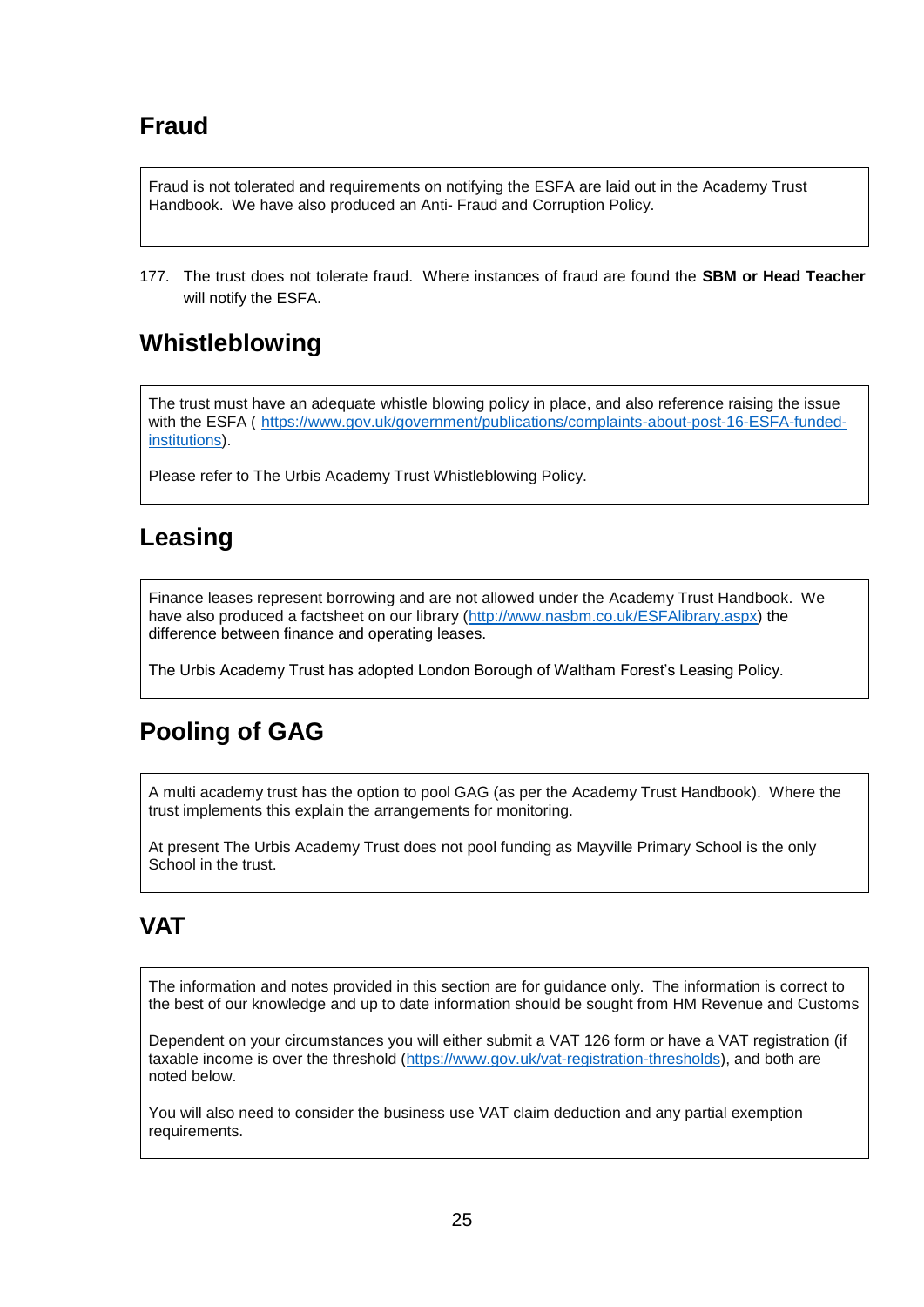# <span id="page-26-0"></span>**VAT 126 form**

178. The **SBM** is responsible for submitting the VAT 126 form per month.

The VAT 126 form( [https://www.gov.uk/government/publications/vat-claim-for-refund-by-local](https://www.gov.uk/government/publications/vat-claim-for-refund-by-local-authorities-and-similar-bodies-vat126)[authorities-and-similar-bodies-vat126\)](https://www.gov.uk/government/publications/vat-claim-for-refund-by-local-authorities-and-similar-bodies-vat126) is filled in at trust level, for example a MAT will only complete 1 form which includes all constituent academies.

# <span id="page-26-1"></span>**VAT 100 form**

179. The **SBM** is responsible for submitting the VAT 100 form per quarter and ensures compliance with HM Revenue and Customs for claiming the correct levels of VAT.

# <span id="page-26-2"></span>**Construction Industry Scheme**

You should only refer to the CIS if you pay subcontractors for construction or spend over a certain threshold in a 3 year period ( [https://www.gov.uk/what-is-the-construction-industry-scheme\)](https://www.gov.uk/what-is-the-construction-industry-scheme).

# <span id="page-26-3"></span>**Fixed assets**

The Academy Trust Handbook stipulates the delegated authorities laid out when purchasing/disposing of assets and must be reflected in your finance procedures manual.

If your sponsor of trustees who own the land place certain restrictions these will need to be included within the fixed asset section. If you occupy church land and buildings you may wish to reference the supplemental agreement [\(https://www.gov.uk/government/publications/church-academies-model](https://www.gov.uk/government/publications/church-academies-model-documents)[documents\)](https://www.gov.uk/government/publications/church-academies-model-documents).

### <span id="page-26-4"></span>**Asset register**

- 180. All items purchased with a value over the academy's capitalisation limit of £1,000 must be entered on the fixed asset register **which is kept in the SBM's office and approved by the Audit/Risk Committee annually,** with the following details:
	- asset description
	- asset number
	- serial number
	- date of acquisition
	- asset cost
	- source of funding (% of original cost funded from grant and % funded from other sources)
	- expected useful economic life
	- depreciation
	- current book value
	- location
	- name of member of staff responsible for the asset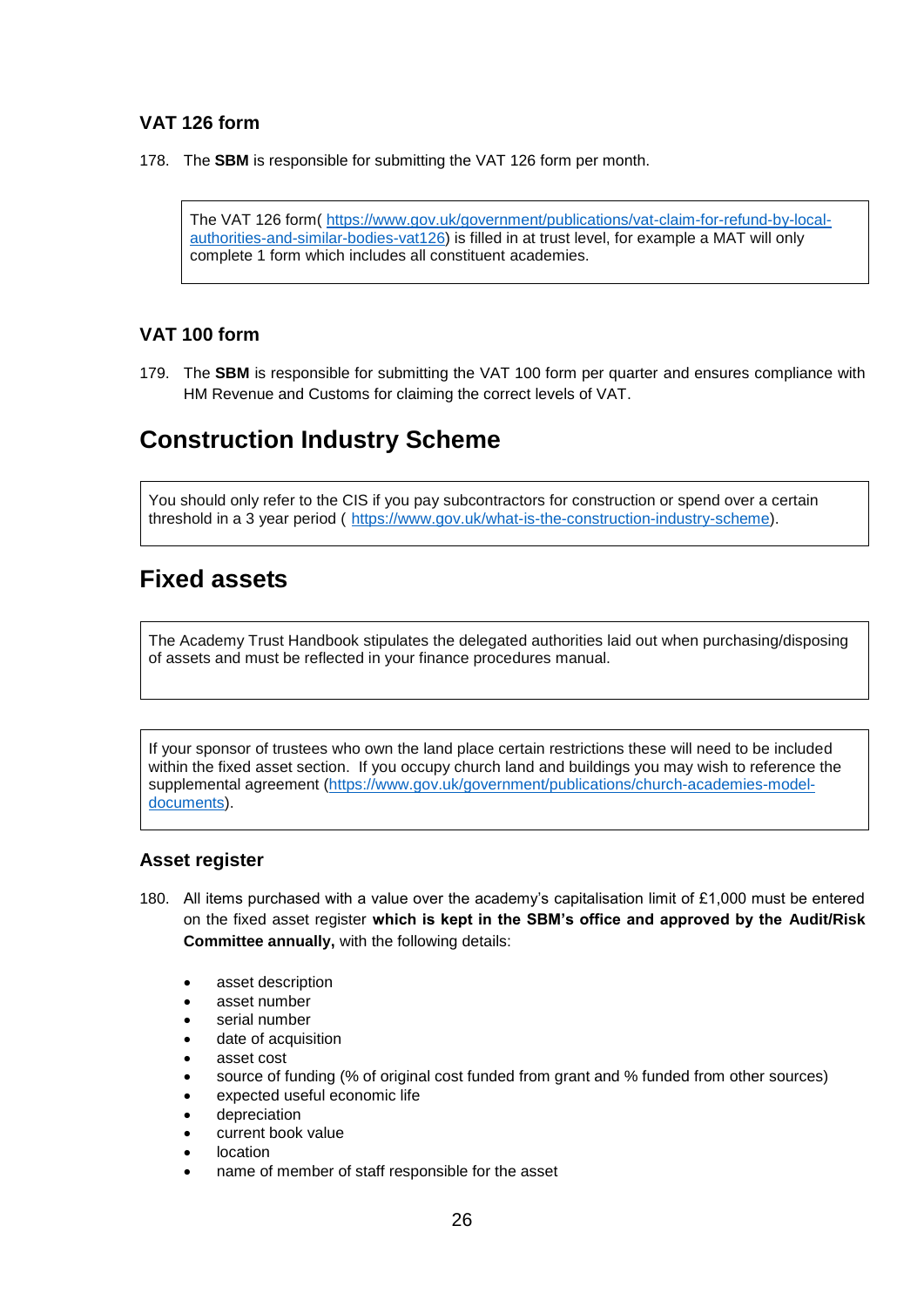- 181. The asset register helps:
	- ensure that staff take responsibility for the safe custody of assets
	- enable independent checks on the safe custody of assets, as a deterrent against theft or misuse
	- to manage the effective utilisation of assets and to plan for their replacement
	- help the external auditors to draw conclusions on the annual accounts
	- support insurance claims in the event of fire, theft, vandalism or other disasters
- 182. Examples of items to include on the asset register include:
	- ICT hardware and software (this list can be combined and used to identify software licences to ensure the school is complying with legislation)
	- Reprographic equipment photocopiers, comb binders, laminators
	- Office equipment fax machines, shredders, switchboard
	- Furniture
	- AVA equipment TVs, video/DVD players, OHPs, cameras, speakers
	- Cleaning equipment vacuum cleaners, polishers
	- Catering equipment ovens, fridges, dishwashers, food processors
	- Technology equipment sewing machines, craft machinery
	- Premises equipment lawn mowers, power tools, generators
	- Other equipment musical instruments, PE equipment
	- Mini buses

#### <span id="page-27-0"></span>**Security of assets**

- 183. All the items in the register are permanently and visibly marked as the academy trust's property.
- 184. Equipment is, where possible, stored securely when not in use.
- 185. An annual count is under taken by FA and FO, who is different from the preparer of the asset register. Where discrepancies between the physical count and the amount recorded in the register are found these are investigated promptly and, where significant, reported to the governing body.

# <span id="page-27-1"></span>**Disposals**

Disposals of certain classes of assets must be disposed of in line with the Academy Trust Handbook (including seeking prior approval).

You can also access our Write off and Asset Disposal Policy template on the ESFA Library: [http://www.nasbm.co.uk/ESFAlibrary.aspx](http://www.nasbm.co.uk/EFAlibrary.aspx)

- 186. Disposals, where applicable, are in line with the Academy Trust Handbook.
- 187. Items which are to be disposed of by sale or destruction must be authorised for disposal by the Audit/Risk Committee and, where significant, should be sold following competitive tender. The academy must seek the approval of the ESFA in writing if it proposes to dispose of an asset for which capital grant in excess of £20,000 was paid.

# <span id="page-27-2"></span>**Loan of Assets**

188. Items of academy property must not be removed from academy premises without the authority of the Principal. A record of the loan must be recorded in a loan book and booked back in academy